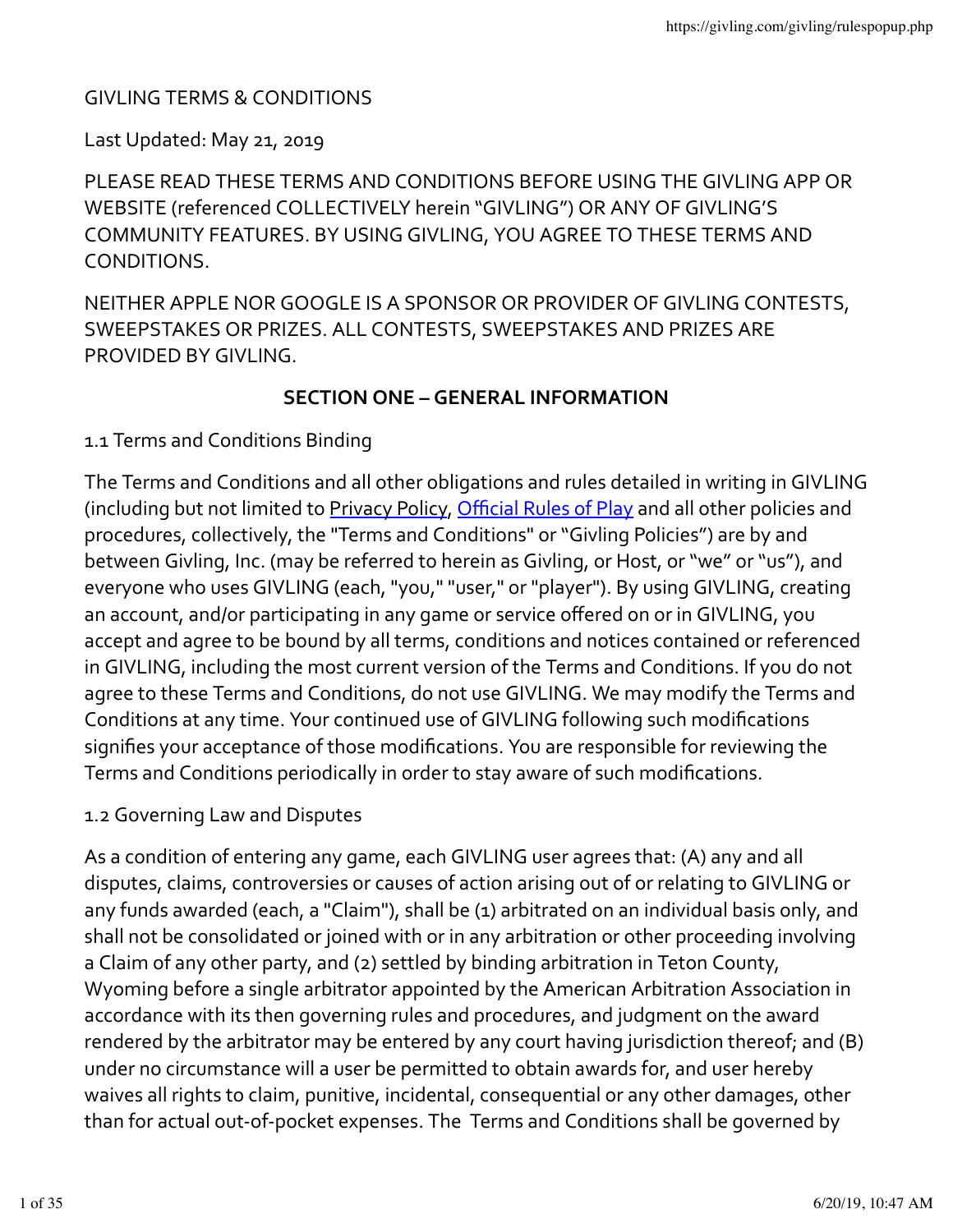and construed and interpreted in accordance with the laws of the State of Wyoming, U.S.A., applicable to contracts entered into and performed exclusively in that State.

# 1.3 Entire Agreement

The Givling Policies, Terms and Conditions and other referenced, linked, or stated material referenced herein constitute the entire agreement between you and us pertaining to your participation in and with GIVLING and supersede all prior or other arrangements, understandings, negotiations and discussions, whether oral or written. Any previous agreements, representations, communications, or undertaking (whether oral, written or electronic) between you and Givling regarding the subject matter of the agreement are null and void. No waiver of any of the provisions of the Givling Policies shall be deemed or shall constitute a waiver of any other provisions (whether or not similar), nor shall any waiver constitute a continuing waiver unless otherwise expressly provided. The Givling Policies cannot be modified on an individual basis by any person affiliated, or claiming affiliation, with Host. Nothing in this subsection will prevent us from modifying the terms of these Terms and Conditions and posting such modifications in GIVLING.

# 1.4 Severability

If any portion of the Terms and Conditions is deemed void, invalid or unenforceable, then that portion shall be deemed severable from the Terms and Conditions and shall not affect the validity and enforceability of the remaining provisions. The remaining Terms and Conditions will otherwise remain in full force and effect and enforceable to the fullest extent permitted by law.

# 1.5 Changes to GIVLING and/or Terms and Conditions

Host reserves the right to change, modify, update, discontinue, remove, revise, delete or otherwise change any portion of GIVLING, the Givling Policies, or these Terms and Conditions, in whole or in part, at any time without further notice. For changes to these Terms and Conditions that we deem material, we may place a notice on the GIVLING website by revising the link on the homepage to read substantially as "Updated Terms and Conditions" for an amount of time that we determine in our discretion. If you access or use GIVLING in any way after the Terms and Conditions have been changed, you will be deemed to have read, understood and unconditionally consented to and agreed to such changes. The most current version of these Terms and Conditions will be available on GIVLING and will supersede all previous versions of these Terms and Conditions.

### 1.6 Fundraising

GIVLING offers an alternative means for entertainment which has the added benefit of allowing its players ("Funders") to also be funders of student loan debtors seeking relief from student loans. While Funders experience the fun and fulfillment of competing at a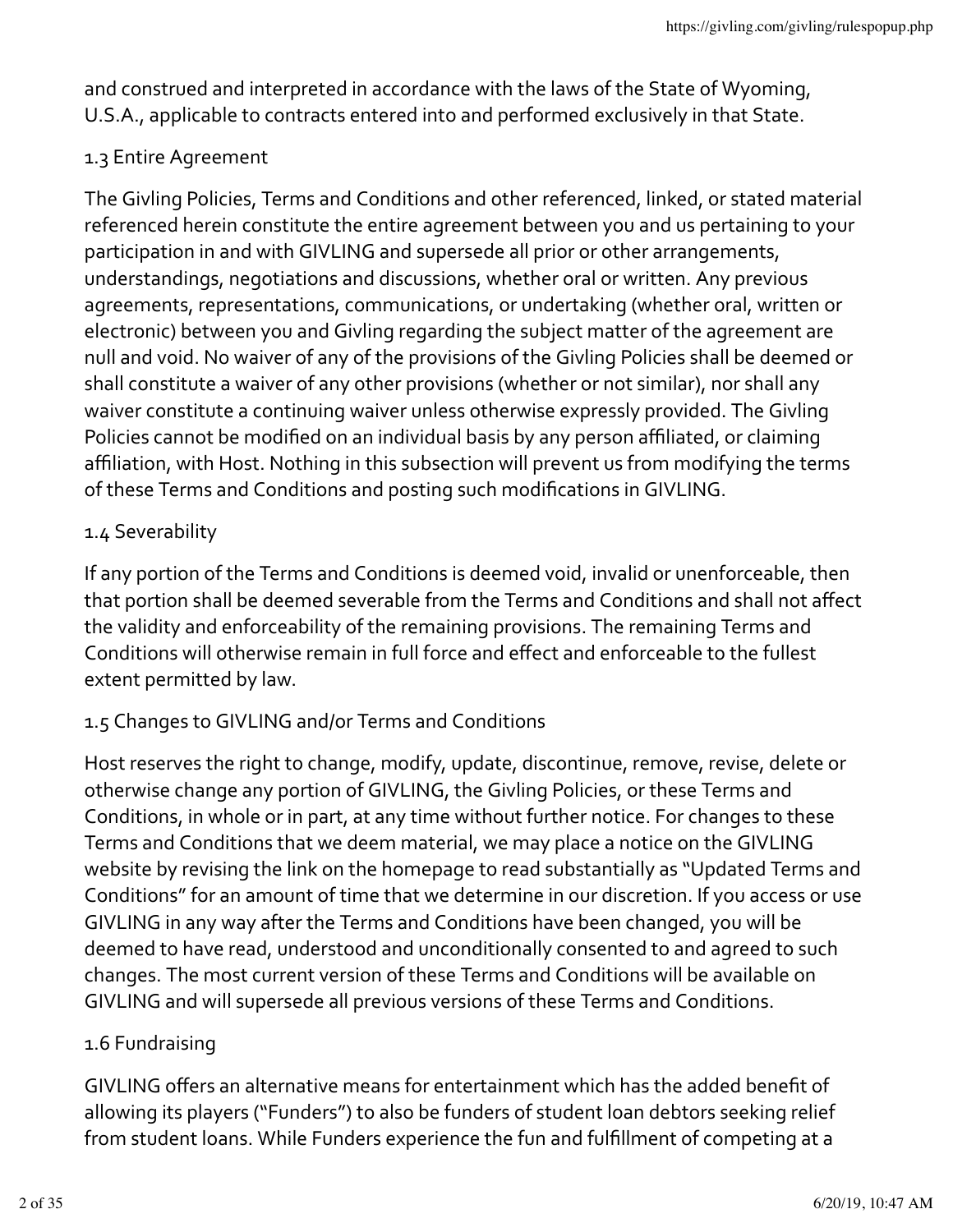game of skill, Funders can contribute to a fund that may also allow them to prosper if they are assigned to a team and their team accumulates the most correct answers for any particular funding event. While the Funding Teams with the best cumulative score will win, so will the student loan debtors whose debts are being featured in that Givling Funding Period. The Givling Funding Period will end when the debt amounts are satisfied. The Givling Funding Team with the highest accumulated score will be awarded an amount approximately equal to the amount paid toward the aggregated student loan debts and associated taxes and may only vary slightly due to rate variations. Any overruns or deficits at the end of a Funding Period will be applied to the next Funding Period.

By participating as a Funder in the GIVLING crowdfunding game you are enjoying an entertaining game of trivia. By participating as a debtor whose student loan may be featured in the Givling Queue you are agreeing that neither the Funders nor Host have made any quarantees that any or all of your debt may be paid and that you will continue to meet your obligations under your loan.

By participating in the GIVLING crowdfunding fundraising program, you acknowledge and agree to be bound by these Terms and Conditions, the Official Rules of Play, the Privacy Policy, About and similar GIVLING documents. You also acknowledge the following:

- a. You are not making a promise to pay anything more.
- b. You are not obligating yourself to pay off the debtor's student loan.
- c. The featuring of a student loan in the Givling Queue is not a promise to pay all or any portion of the loan by any date certain but is merely presented as an opportunity to share in the proceeds raised.
- d. Host does not endorse any student loan debts or the education financed therewith based the presence of the loan in the Queue.

# **SECTION TWO – ELIGIBILITY, OBLIGATIONS & CONDUCT OF USERS**

2.1 Eligibility and Location in the United States.

To be eligible to register and open an account and/or participate in any game offered by Host, you affirm that you: (a) are a person at least 18 years of age; (b) can legally form a binding contract; (c) own the e-mail address submitted on your account registration form; (c) are a legal resident of the United States with a U.S. address and are currently residing at the address of the eligible location; and (d) are physically located in a locality in which participation with Givling is unrestricted by law.

Participation in GIVLING games by any of the following persons is strictly forbidden: (a) anyone under the age of 18, or higher age of majority in such individual's jurisdiction; (b) (b) anyone located in a prohibited jurisdiction; and (c) anyone who has had access, by any means, to any of the questions or answers prior to competing in the game (other than by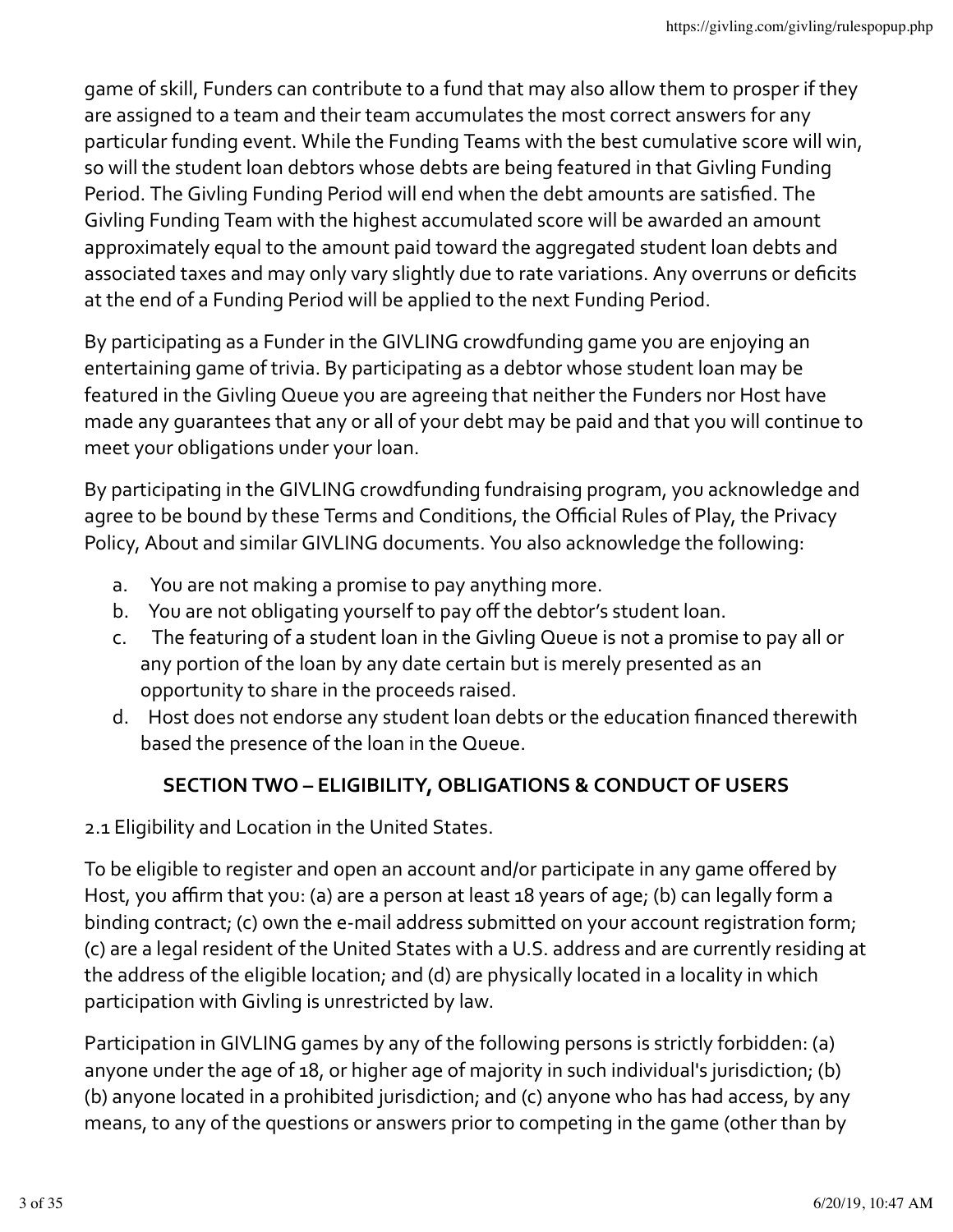way of past participation in a previous game).

You represent and warrant that all information you supply to Host is truthful, complete, accurate and current. Knowingly submitting incomplete or inaccurate information, or failing to update and maintain current, complete and accurate information, may result in immediate termination of your account and forfeiture of any prizes or winnings. From time to time, Host may request you provide updated and/or current account information and you agree to provide such information in a timely fashion. Host reserves the right to seek proof of age and identity from you at any time. You agree that your account may be suspended until satisfactory proof of age and identity is provided.

Host may, in its sole discretion, refuse to offer its services to any person or entity and change its eligibility criteria at any time. This provision is void where prohibited by law and the right to access GIVLING is revoked in those jurisdictions.

## 2.2 Additional Persons Not Eligible

In addition to the restriction set forth in Section 2.1, the following persons are ineligible to receive any prize offered through GIVLING: employees, officers, and directors (including immediate family members (spouse, parent, child, sibling and their respective spouses, regardless of where they reside) and members of the same household, whether or not related) of Givling, Inc. any and all other companies associated with Givling, Inc.; moderators of social media or web pages that concentrate on GIVLING as their subject matter; and any other person with access to non-public information regarding the operation of any game(s) offered by Host.

### 2.3 Location of Users

You are subject to all laws of the city, state, and country in which you reside and from which you access GIVLING. You are solely responsible for complying with those laws. If participation in games of the nature of those offered by Host or online games of skill for a fee which may result in the receipt of funds is prohibited in your jurisdiction, then you may not use GIVLING or otherwise participate in any of the games. Access to GIVLING may not be legal for some or all residents in certain jurisdictions. You agree that Host cannot be held liable if laws applicable to you restrict or prohibit your use of or participation with GIVLING. Host makes no representations or warranties, express or implied, as to the lawfulness of your accessing or participating in GIVLING. No person affiliated, or claiming affiliation, with Host has authority to make any such representations or warranties. Host reserves the right (but has no obligation to you) to monitor the location from which you access GIVLING and to block access from any jurisdiction in which participation or access may be illegal or restricted. We may block access to players using proxy servers or any other method which is intentionally used in order to conceal a player's true location. We may further block players if you are in a jurisdiction where Cash Competitions are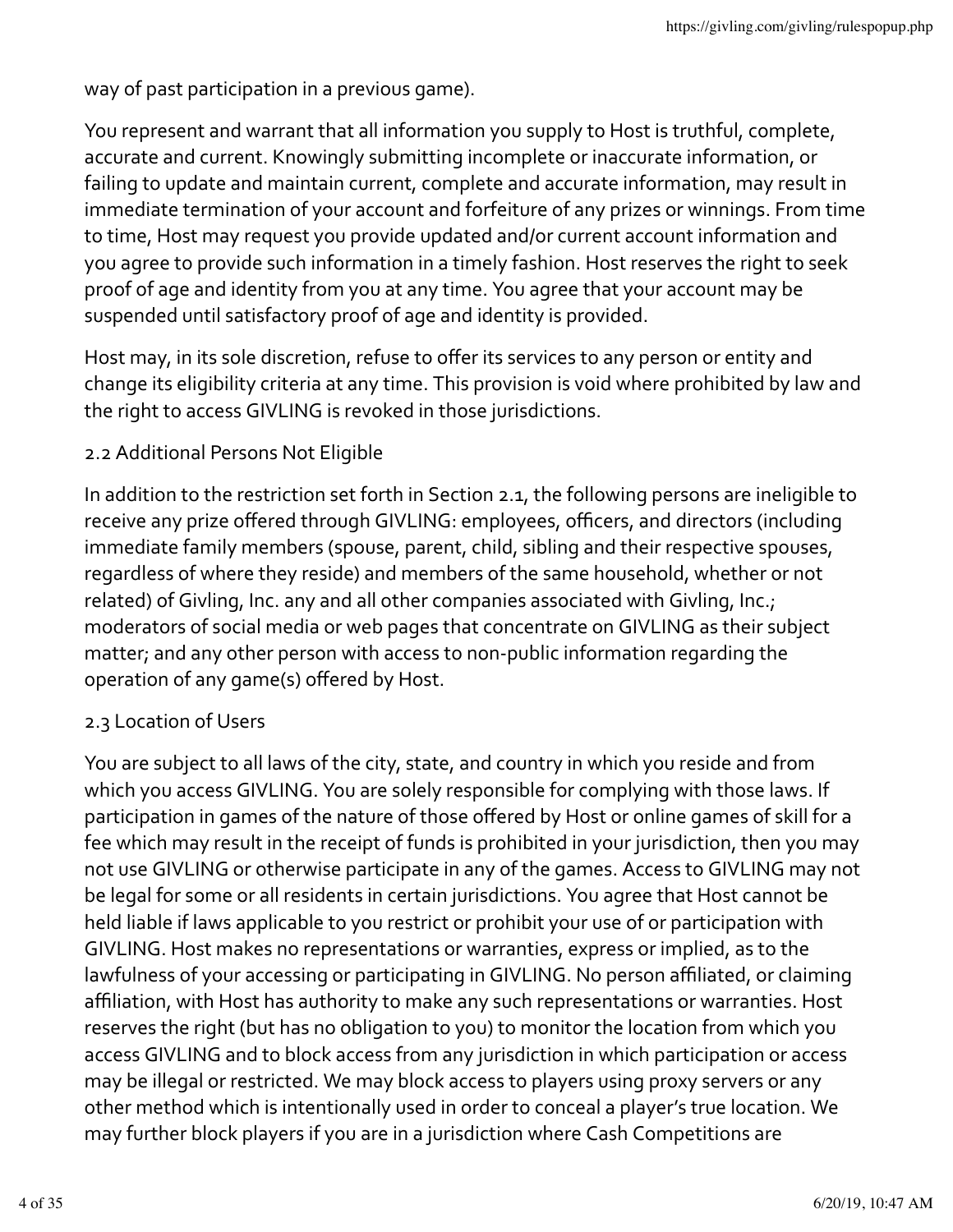restricted or if we are unable to accurately verify your location. We may require any participant receiving any prize to provide us with proof that you are, or at the time the subject game was played, eligible to participate according to the Terms and Conditions. If we monitor your access or participation with GIVLING, we shall not be liable for the effectiveness of such monitoring.

By accessing, using, downloading in any way any materials in GIVLING, browsing GIVLING, creating an account and/or participating in any game or service offered by or through Host, you represent and warrant that you are doing so in compliance with the Terms and Conditions and agree to indemnify and hold harmless Givling, Inc. from any liability, claims, and damages (including attorneys' fees) arising out of or related to your violation of these Terms and Conditions. The rules governing sweepstakes, contests, and games with entry fees and/or prizes are set up by each individual state, not by the federal government. Based on these 50 sets of laws; Givling, Inc. DOES NOT offer games requiring a cash entry fee ("Cash Competitions") to users accessing GIVLING from the following states: Arkansas, Connecticut, Delaware, Louisiana, Montana, South Carolina, South Dakota and Tennessee.

VOID WHERE PROHIBITED OR RESTRICTED BY LAW. If you open an account and/or participate in any game(s) offered in GIVLING while located in a prohibited jurisdiction, you may be in violation of the law of such jurisdiction and will be in violation of the Terms and Conditions and subject to having your account suspended or terminated. In addition, and without limiting any rights or remedies available to us, in the event of any violation of the Terms and Conditions, all winnings (if any) may be voided, and in the event such winnings have already been withdrawn by you, recouped by us, at our sole and absolute discretion.

### 2.4 Taxes

It is the policy of Host, and in compliance with United States Internal Revenue Service regulations, to send an IRS Form 1099-MISC or other appropriate form to any person who wins in excess of \$600 (USD) on GIVLING in any given year. Depending on the jurisdiction in which you reside, Host may also send you W-9 and/or additional tax forms. We reserve the right to withhold (from your existing account balance and/or from future net winnings) any amount required to be withheld by law. But you remain solely responsible for complying with all federal and other tax requirements in completing such forms and for paying all federal and other taxes in accordance with the laws that apply in your local, state, province, and/or country of residence.

You shall be liable for and you indemnify and hold Host and any affiliate or contractor of Host harmless for any sales or services tax later determined to be due resulting from the under-collection of such sales or services tax. You also agree to release Host and any affiliate or contractor of Host from liability arising from the over-collection of sales or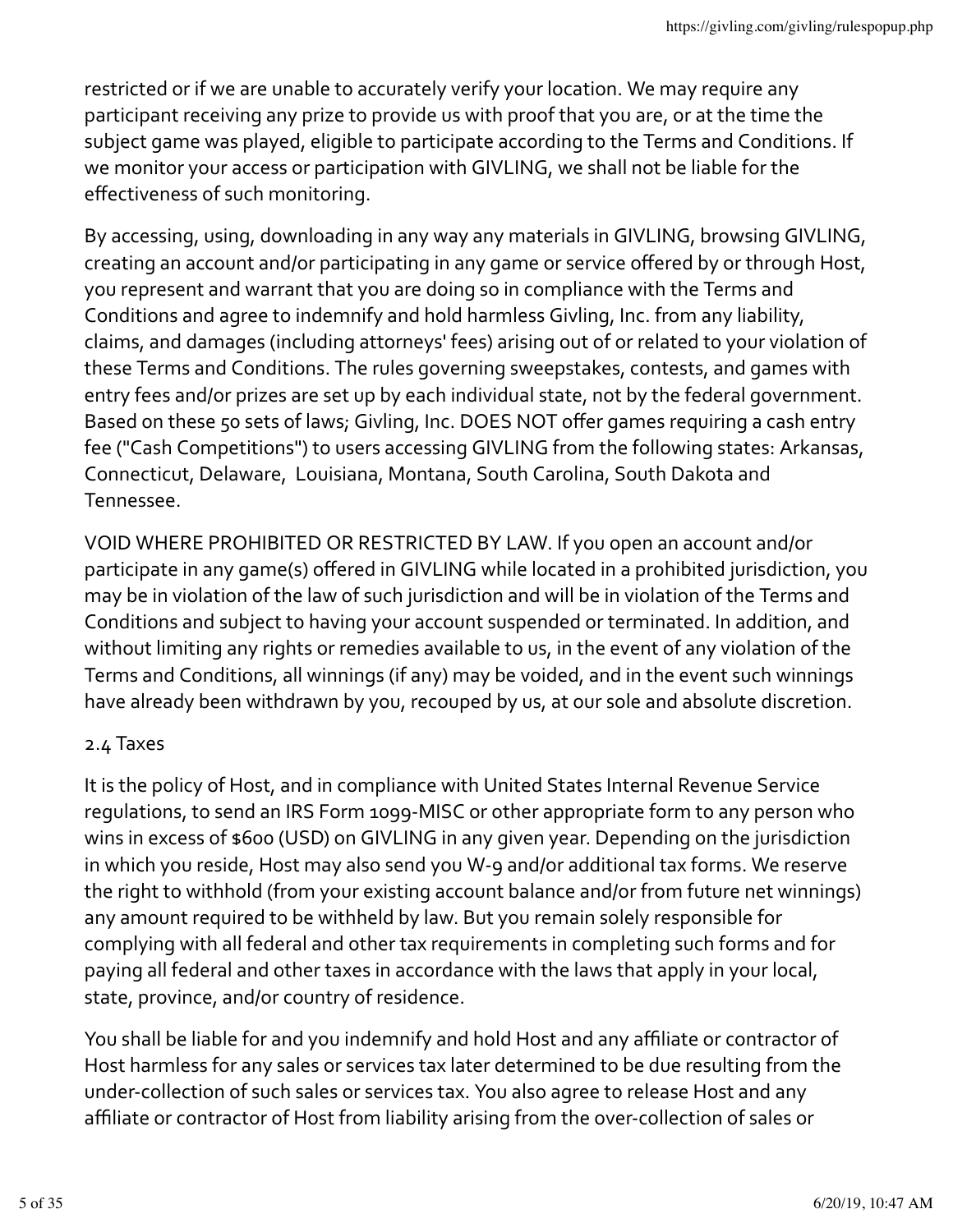service tax that is paid to any taxing authority.

# 2.5 Information Required

Upon signing up for an account, you will be required to submit the following information: (i); your legal name (ii); your current phone number (iii); an alias that will be your username; (iv) a password; and (v) your e-mail address. Host reserves the right, in its sole discretion, to change, suspend and/or terminate aliases as Host deems fit. In addition, if your total winnings in GIVLING in any given year reach \$600 or more, Host may request that you submit your social security number in order to send you an IRS Form 1099-MISC, or other appropriate form, as required by the Internal Revenue Service or other jurisdiction's tax regulations. Failure to provide your social security number at that time, or failure to complete any other tax documentation may result in tax withholding and/or Host's inability to pay you for any winnings in excess of \$600, and/or banning of your GIVLING account.

### 2.6 Devices

You understand that by participating in GIVLING, you may be playing against other players using different types of devices. Host shall not be liable for damage that occurs or issues arising out of such differences. HOST STRONGLY RECOMMENDS THAT YOU PARTICIPATE IN GAMES USING A WIRED OR WIFI CONNECTION. WIRED OR WIFI CONNECTIONS TEND TO BE MORE CONSISTENT AND RELIABLE. USE OF DEVICES IS COMPLETELY AT THE PARTICIPANT'S RISK. COMMUNICATION USING A WIRELESS OR CELLULAR DEVICE MAY CAUSE AN INTERRUPTION IN THE COMMUNICATION BETWEEN YOUR DEVICE AND THE SERVER, WHICH MAY CAUSE YOUR ANSWER TO BE UNTIMELY. HOST CANNOT AND DOES NOT ACCEPT ANY RESPONSIBILITY FOR ANY INTERRUPTION, DELAY OR INCONSISTENCY IN COMMUNICATION BETWEEN YOUR COMPUTER OR DEVICE AND HOST SERVERS RESULTING FROM A DELAY IN COMMUNICATION THROUGH WIRELESS, CELLULAR OR OTHER NETWORKS, AND HOST CANNOT ACCEPT ANY APPEALS RESULTING THEREFROM. NO REFUNDS WILL BE MADE ON ACCOUNT OF ANY SUCH INTERRUPTION, DELAY OR INCONSISTENCY. PLEASE NOTE THAT TIMES ARE RECORDED AND MEASURED BY THE GIVLING CLOCK AND ALL MEASUREMENTS BY THE GIVLING CLOCK ARE FINAL AND BINDING.

# 2.7 Acknowledgment of Proprietary Rights

By registering for an account and/or participating in any game offered by Host, you acknowledge that all information contained in GIVLING may be protected by one or more valid copyrights, patents, trademarks, trade secrets, or other proprietary rights, and that all such rights are owned by Host. Host neither warrants nor represents that your use of materials displayed in GIVLING will not infringe rights of third parties. Host assumes no liability or responsibility for any errors or omissions in the content of GIVLING. Any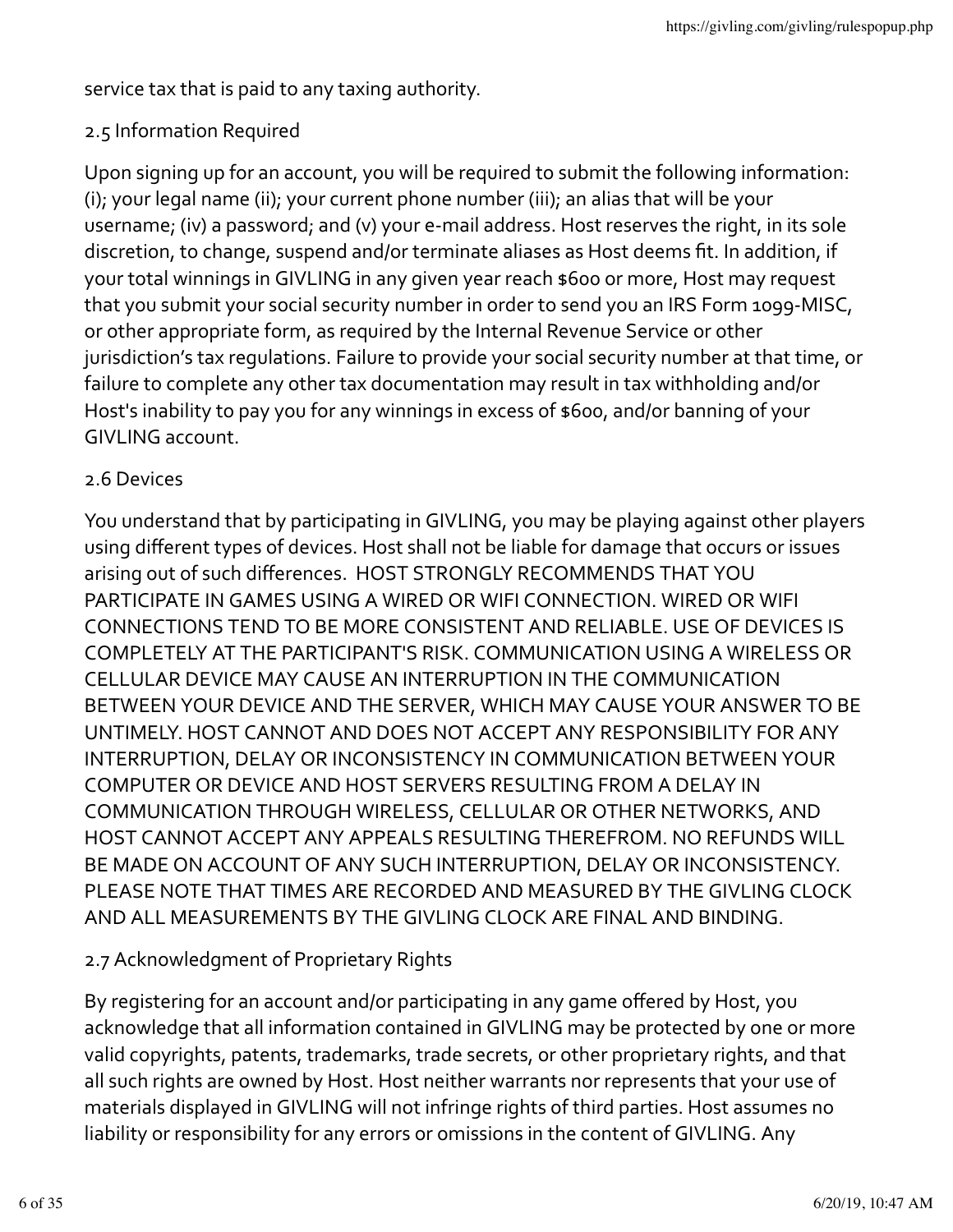communication or material you transmit to Host by electronic mail or otherwise, including any data, questions, comments, suggestions, etc. will be treated as, non-confidential and non-proprietary. Anything you transmit or post may be used by Host or its affiliates for any purpose, including, but not limited to, reproduction, disclosure, transmission, publication, broadcast, GIVLING promotion, marketing and posting. Host is free to use any ideas, concepts, know-how or techniques contained in any communication you send to Host for any purpose whatsoever including, but not limited to, developing, manufacturing and marketing products using such information, without any additional compensation or other liability or obligation to you. The trademarks, logos, and service marks (collectively the "Trademarks") displayed in GIVLING, are registered and unregistered Trademarks of Host's and/or others. Nothing contained in GIVLING should be construed as granting any license or right to use any Trademark displayed on the Site without the written permission of Host or such third party that owns the Trademark. Your misuse of any Trademark displayed in GIVLING, except as provided in the Terms and Conditions, is strictly prohibited.

## 2.8 Promotional Activities

By registering for an account, you agree that Host may display your name, username and game records. By accepting any prize from Host, you agree to allow Host to print, publish, broadcast and use, worldwide, in any media and at any time, your name, picture, voice, likeness, and/or biographical information for promotional, marketing or related purposes without additional compensation.

# 2.9 Conduct of Users

As a condition of use and in addition to the other requirements herein, you promise not to use GIVLING for any purpose that is prohibited by the Terms and Conditions or any law. GIVLING is provided only for your own personal, non-commercial use. You are responsible for all of your activity in connection with GIVLING including the acts of any third party which violate the Terms and Conditions. In addition, you shall not permit any third party using your account to take any action, or submit content, that:

- a. infringes any patent, trademark, trade secret, copyright, right of publicity, or other right of any other person or entity, or violates any law or contract;
- b. you know is false, misleading, or inaccurate;
- c. is unlawful, threatening, abusive, harassing, defamatory, libelous, deceptive, fraudulent, tortious, obscene, offensive, profane, or invasive of another's privacy;
- d. constitutes unsolicited or unauthorized advertising or promotional material or any junk mail, spam, or chain letters;
- e. contains software viruses or any other computer codes, files, or programs that are designed or intended to disrupt, damage, limit, or interfere with the proper function of any software, hardware, or telecommunications equipment or to damage or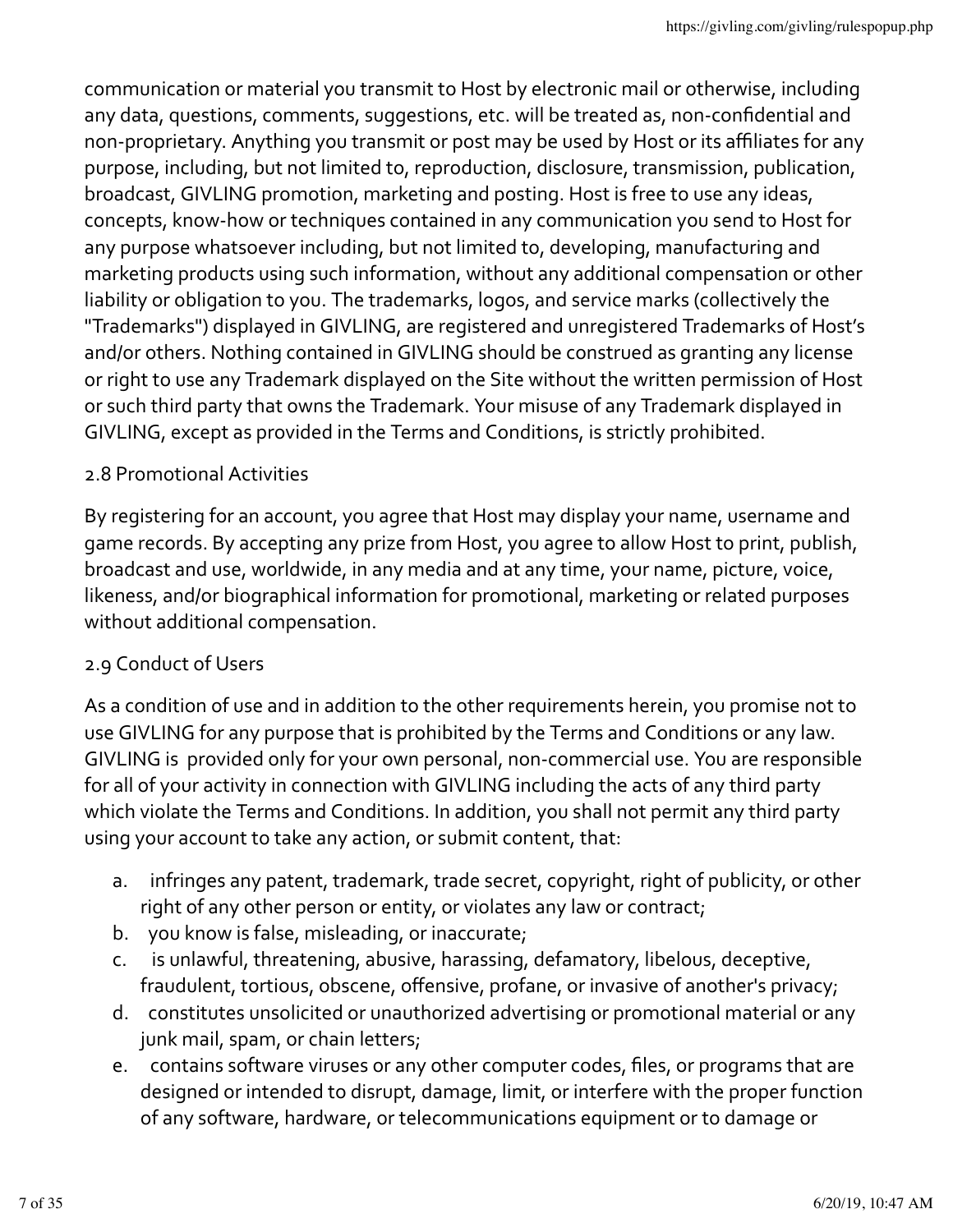obtain unauthorized access to any system, data, password, or other information of Givling or any third party;

- f. is made in breach of any legal duty owed to a third party, such as a contractual duty or a duty of confidence; or
- g. impersonates any person or entity, including any employee or representative of Givling.

Additionally, you, as the user, shall not:

- a. take any action that imposes or may impose (as determined by Host in its sole discretion) an unreasonable or disproportionately large load on Host's or its third-party providers' infrastructure;
- b. interfere or attempt to interfere with the proper working of GIVLING or any activities conducted on GIVLING;
- c. disable or otherwise interfere with any technological measures used on GIVLING or in any game, which are designed to prevent or restrict use of, or access to any content or materials, or any copying or distribution of content or materials, or to protect the privacy of users;
- d. bypass any measures GIVLING may use to prevent or restrict access to GIVLING (or other accounts, computer systems, or networks connected to GIVLING);
- e. The Maillist, Listsery, or any form of auto-responder or "spam" on GIVLING; or,
- f. The run an automated system or program, including any robot (bot), spider, crawler and the like, that sends user requests to GIVLING.

Notwithstanding the foregoing, the operators of publicly accessible search engines may use industry standard automated programs that do not unduly burden GIVLING or GIVLING servers solely for the purpose of indexing GIVLING and its contents in the search engine.

You shall not directly or indirectly: (i) decipher, decompile, disassemble, reverse engineer, or otherwise attempt to derive any source code or underlying ideas or algorithms of any part of GIVLING except to the extent applicable laws specifically prohibit such restriction; (ii) modify, translate, or otherwise create derivative works of any part of GIVLING; or (iii) copy, rent, lease, distribute, or otherwise transfer any of the rights that you receive hereunder. You shall abide by all applicable local, state, national, and international laws and requlations.

You agree to not abuse any other user personal information. As used here, abuse is defined as using personal information for any purposes other than those explicitly provided by GIVLING or is not related to fulfilling delivery of a product or service explicitly specified by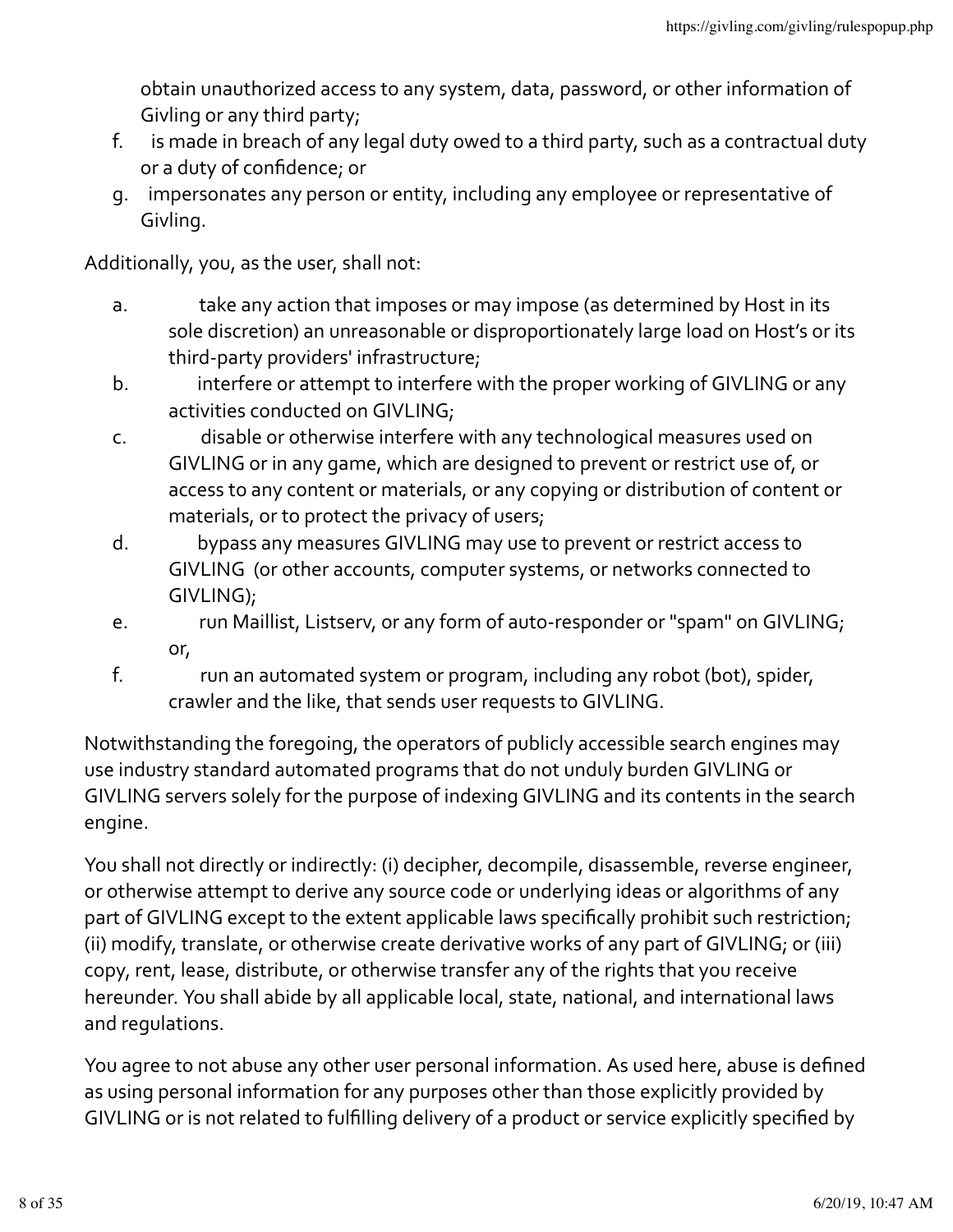GIVLING.

# **SECTION 3 – ACCOUNT MANAGEMENT**

# 3.1 Account Set Up; User ID

In order to participate in games, you must establish a registered user account with Host. To register with Host you will select a screen name or handle ("User ID") and password. You shall not use as a User ID or any name or term that: (i) is the name of another person, with the intent to impersonate that person; (ii) is subject to any rights of another person, without appropriate authorization; or (iii) is offensive, vulgar, or obscene. Host reserves the right in its sole discretion to refuse registration of or cancel a User ID or name.

### 3.2 Limitations on Number of Accounts

You may establish only one account per person and only one account per device or IP or physical address, to participate in the activities offered on GIVLING. Multiple accounts may not be created sharing the same name, email, credit card or PayPal account. Host reserves the right to monitor all activities on GIVLING, including any effort to establish multiple accounts. In the event Host discovers that you have violated the number of accounts allowed, all additional accounts will be closed without notice and continued violation may result in the termination of any and all of your accounts and Host may void any associated winnings to any or all of the account(s). Host further reserves the right to deny access to anyone, including, but not limited to, those players who use proxy servers and/or IP addresses residing in certain geographical areas.

### 3.3 Credit Card Transactions and Game Credits, Payments and Fees

Joining GIVLING is free but registration is required. Users get two Free Plays every 24 hours, as is permitted according to the Official Rules of Play. To participate in additional games after your Free Plays, you must deposit a sum by using Host's pay-service affiliate.

Funds paid by you will be collected by PayPal®, Braintree, or other pay-service affiliate. Host reserves the right to cancel a purchase at any time and for any reason. Because of occasional failures of payments from Funders, Host cannot quarantee the receipt of the amount paid, minus fees. Host is not responsible for the performance of PayPal or other pay-service affiliate.

When you use a service that has a fee you have an opportunity to review and accept the fees that you will be charged. In addition to any representations made in conjunction with that authorization, you also agree to provide correct payment information at the time of purchase GIVLING credits and to honor the promise to pay that amount. The payment will be collected at or about the time you initiate play. The amount you pay in Givling credits or coins represents the entire and final amount you will be charged. You consent to having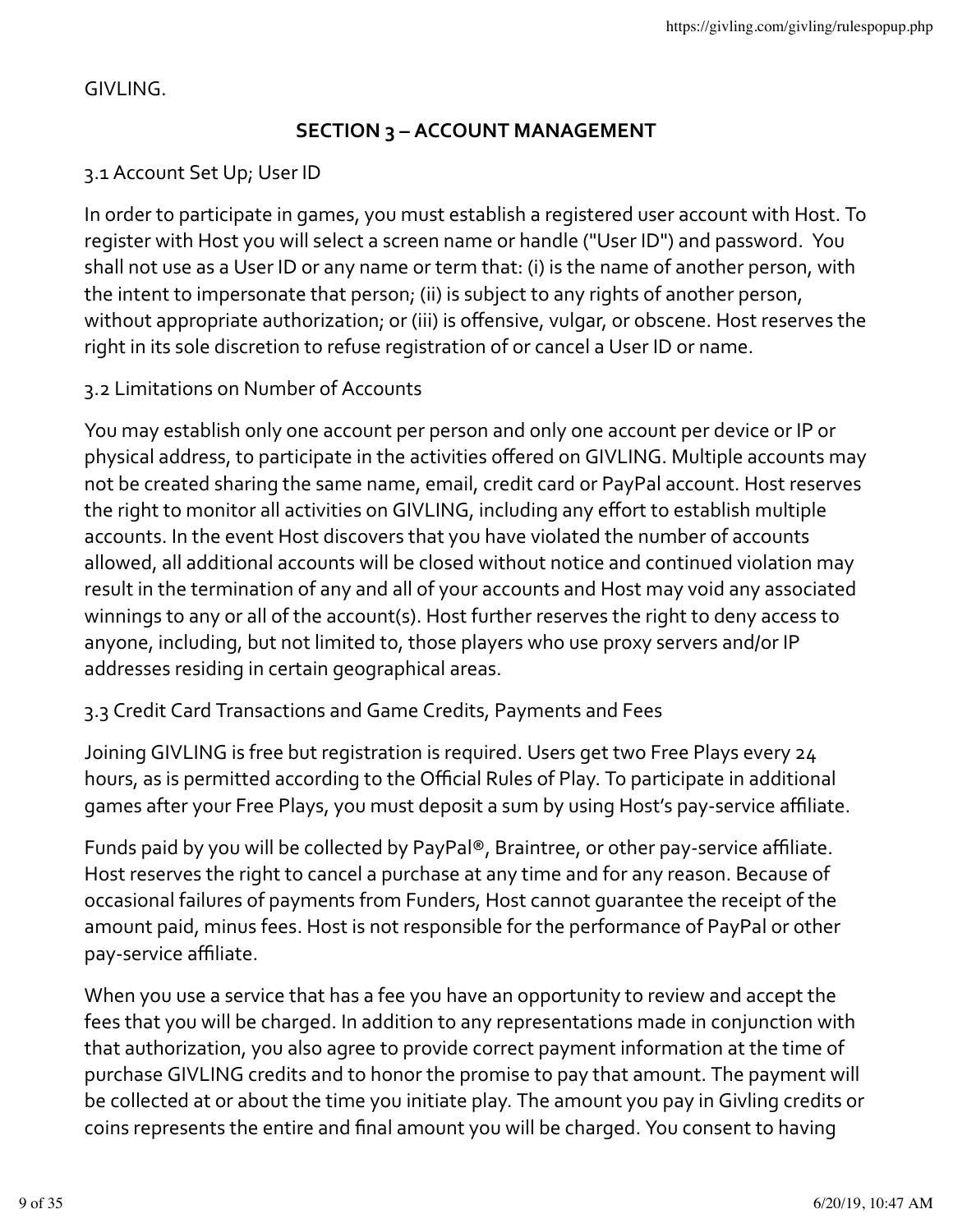Host and its payments partners authorize or reserve a charge on your payment card or other payment method for any amount up to the amount of GIVLING credits or coins purchased.

You will purchase game credits or "Coins" to be held in your Account until you pay to play a game. Your Account will be debited for the corresponding game entrance fee that will be established and made known to participants wishing to participate in the game in advance of such game. You agree to have sufficient funds or credit available to ensure that the money paid will be collectible. If you have insufficient funds or your payment is declined you will not be allowed to commence the game.

Host may impose dollar amount limitations on the credit card transactions in which you engage to fund your activities on GIVLING. Host may also impose limitations on the net dollar amount you may win on GIVLING in any calendar year. Host reserves the right to change these dollar amount limitations at any time in Host's sole and absolute discretion. Host reserves the right to set expiration dates or other limits on all Queue Points. Queue Points are defined as any credit deposited by Host into an account, including, but not limited to, promotional credits, entry fee credits, accounting credits, prize credits and gift credits. Host may void the Queue Points balance of any dormant account. A dormant account is an account that has been inactive for greater than six (6) months.

Changes to fees are effective after Host provides you with notice by posting the changes on GIVLING. A minimum deposit amount may be required. Fees may vary depending on region and other factors.

HOST DOES NOT OFFER REFUNDS. FUNDERS WILL NOT BE PROVIDED A REFUND FOR GIVLING CREDITS OR COINS PURCHASED.

Host and its payments partners will collect processing, handling, and service fees before transmitting proceeds of a Funding Period.

# 3.4 Fraud and Abuse

You are solely responsible for activity that occurs on your GIVLING account and shall be responsible for maintaining the confidentiality of your password. Fraud and abuse relating to the access and use of GIVLING is strictly prohibited. In accessing GIVLING or participating in any activities, products or services offered by or through GIVLING, you represent and warrant that: (a) all information you supply is complete and accurate and not in violation of any applicable laws, regulations or these Terms and Conditions; and (b) you will not circumvent or attempt to circumvent any provision of the Terms and Conditions or engage in any activity that interferes with, attempt to interfere with, interrupts or attempts to interrupt the operation of GIVLING.

Users engaging, participating or displaying behavior that may be interpreted, in Host's sole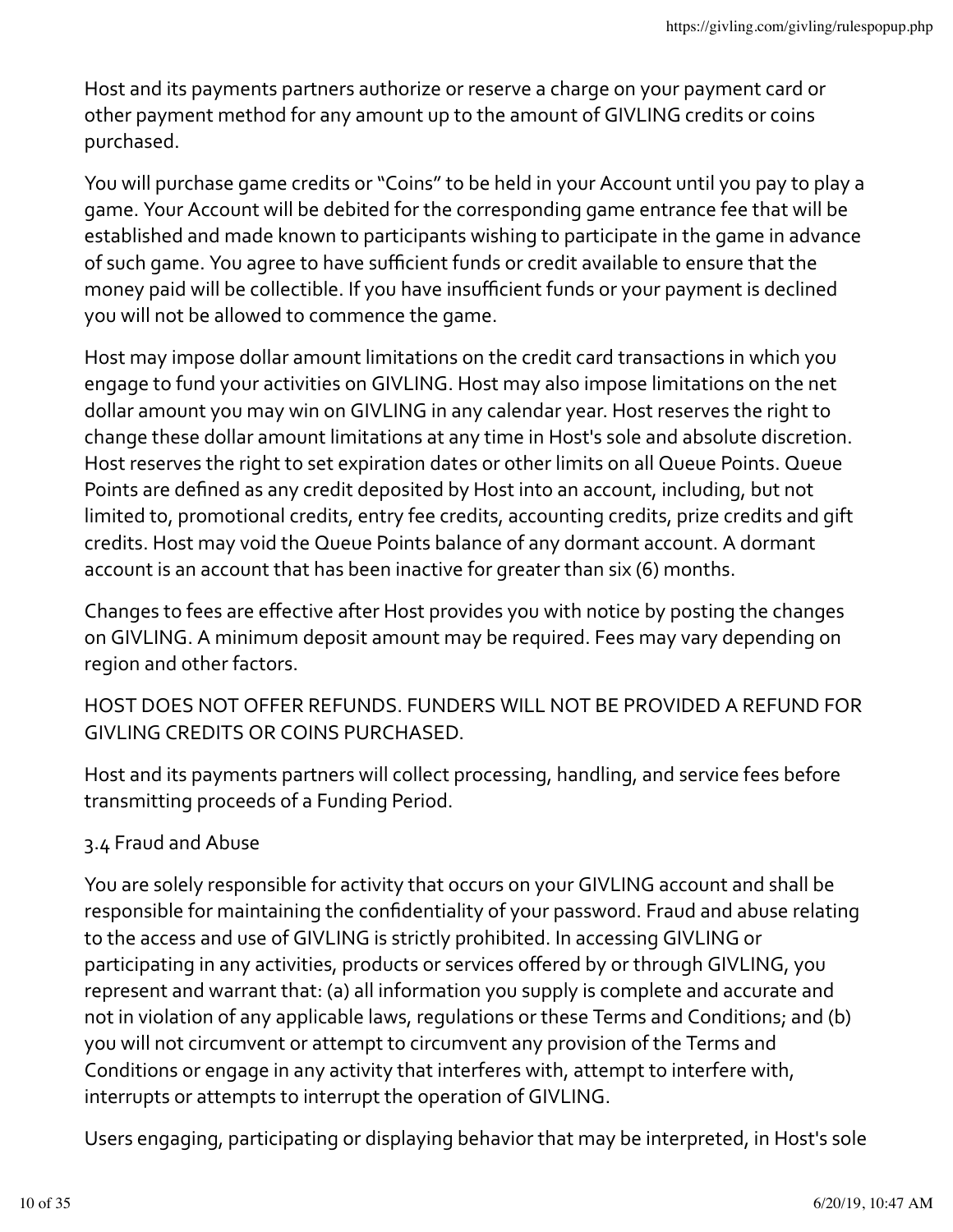and absolute discretion, as the use of unfair methods in GIVLING, including but not limited to: (i) the opening and/or use of multiple accounts; (ii) the use of unauthorized or altered software or hardware to assist play (including the use of bots, bot nets, jail broken devices or rooted devices, collusion with bots and/or use of cheat programs such as debuggers, clock-skewing software and memory scanners); (iii) intentionally poor play in certain games in order to achieve a broader competitive advantage; (iv) collusion with other players; (v) the deliberate transfer of money between accounts (i.e., "money laundering"); (vi) harassment of other participants; (vii) posting of objectionable material; (viii) any breach of the Terms and Conditions; (ix) any breach of the security of your account or GIVLING; or (x) any other act (whether through the use of automated technology or otherwise) that unfairly alters your chance of winning or constitutes the commission of fraud (collectively, "Abuse") may subject you to immediate consequences (as determined by Host in its sole and absolute discretion), including without limitation: (1) immediate termination of your account and blocking of GIVLING access; (2) forfeiture of any prizes, winnings and any other representative of value (if any) that you may otherwise have been entitled to receive; (3) disgorgement and/or recoupment of any prizes, winnings and representative of value already received by you; and  $(4)$  in the case of suspected illegal activity, disclosure to the FBI or other relevant agencies in accordance with federal and state laws. In the investigation of an alleged Abuse, Host may request additional information from you. You agree to provide all reasonable and relevant information as requested by Host. Without limiting any provision of the Terms and Conditions, Host expressly reserves the right to institute or seek any injunctive relief, civil and/or criminal proceedings against you and/or any of your co-conspirators arising out of or related to your commission of Abuse, including the right to recover fees and expenses (including attorneys' fees) and the right to report you and such Abuse to any and all relevant regulatory authorities or governmental agencies.

# 3.5 Payment of Winnings

Host notifies winners of the cash awards via the email registered with their account. If we do not receive a response to our notification email within thirty (30) days of the email date, your prize award is voided. GIVLING Winners may be listed on GIVLING or other public places like the GIVLING Facebook and Twitter page. Checks issued for cash awards, not claimed within sixty (60) days from the date of issuance will become void, and your right to the prize award is voided. If you do not respond to the email, or if the check is not cashed within 60 days of issuance, or your account is closed by Host for a violation of the Terms and Conditions, your winnings will be voided and not returned to you. In such an event, Host, may use voided winnings to defray the costs of administration and enforcement of the Terms and Conditions or allocate such monies to secondary games or to the Queue.

Host reserves the right to withhold the funds in your account from you pending the determination of any investigation (including any relevant external investigation) where: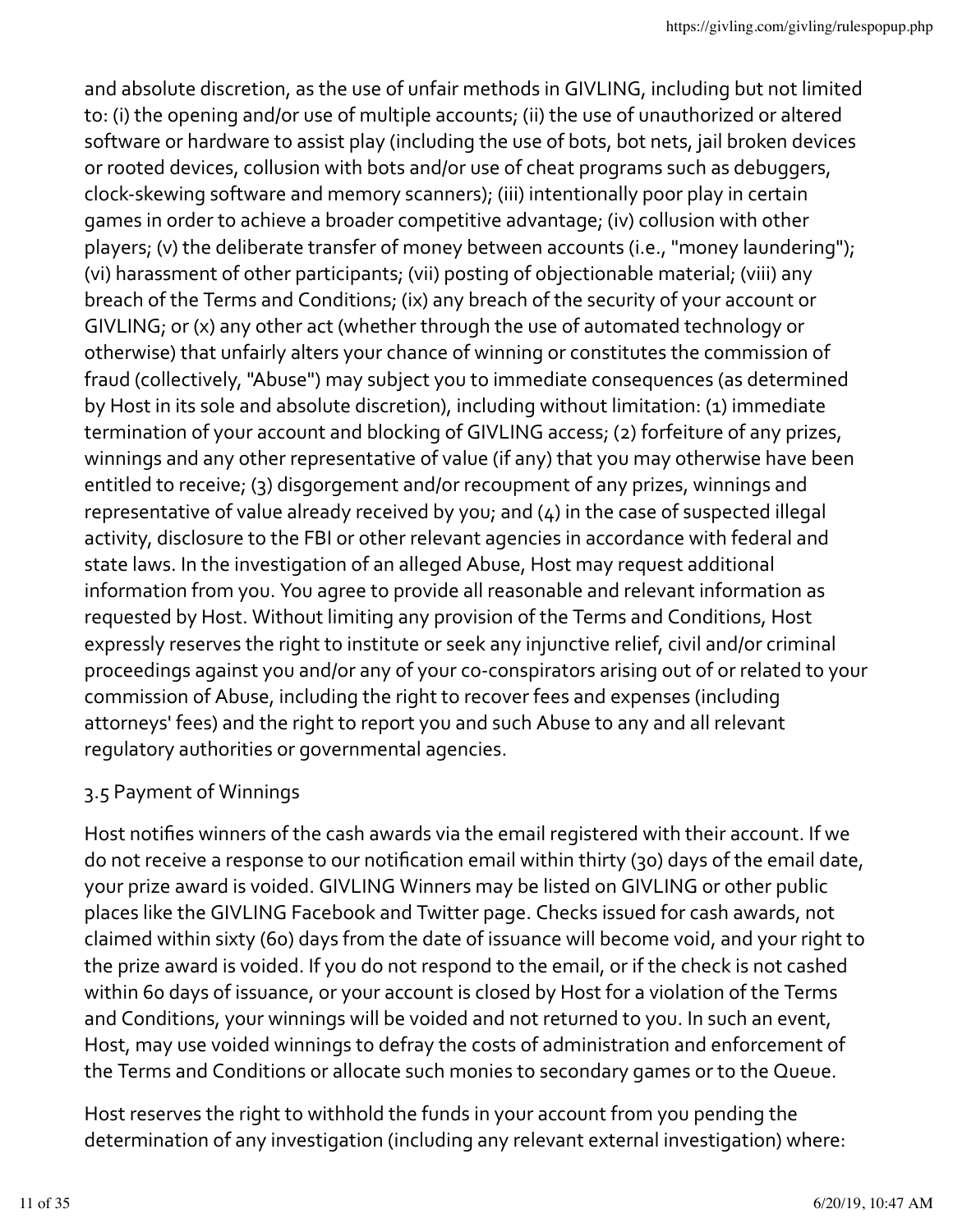- Host suspects you have acted in breach of these Terms and Conditions or any other agreement relevant to your activities on GIVLING, including where we suspect the account has been linked with fraudulent or dishonest activity; and/or
- Host has withheld the funds in your account by law, court order, or regulator requirement or at the request of any relevant requlatory or law enforcement authority.

Following the determination of any such investigation Host reserves the right to seize some or all of the funds in your account if you have acted in breach of these Terms and Conditions or any other agreement relevant to your activities on GIVLING. The disposition of any funds obtained by Host in this manner will be at Host's sole and absolute discretion and/or in accordance with any advice, request or instruction from any governmental, regulatory or law enforcement authority.

For the avoidance of doubt, at no point during any such period will interest accrue to you on any funds in your account.

# 3.6 Account Deactivation

An inactive account is any account in which the user has not logged in or played any games in six (6) consecutive months (or such shorter time as Host may announce in advance from time to time by sending written notice to the applicable non-cash player(s) using the contact information associated with the inactive account). Host reserves the right to deactivate any inactive account without notice. If your account is deactivated in this manner, you may be contacted by Host to encourage you to revisit GIVLING. If you visit GIVLING after your account is deactivated, you may be required to register again or to reactivate your account in order to play games.

If formally requested by law enforcement, gaming regulators, or taxation or other authorities or in the event that you fail to provide Host with sufficient information to identify yourself in accordance with Host's own internal procedures or those imposed on Host by a court, Host may suspend your account and all functionality relating to the use of your account and withhold from you any funds in your account pending the final determination of any criminal or other legal proceedings or investigation to which such a request may relate or until you provide the necessary information as appropriate.

# 3.7 Account Cancellation

You may cancel your account by contacting Host at: support@givling.com Your account is not considered cancelled until you have received confirmation of such cancellation from Host. You may not cancel your account to evade an investigation. If you do not agree to the terms of the Givling Policies, your sole remedy is to not use GIVLING and to cancel your account. In some cases, cancellation of your account may be retracted by you, however, in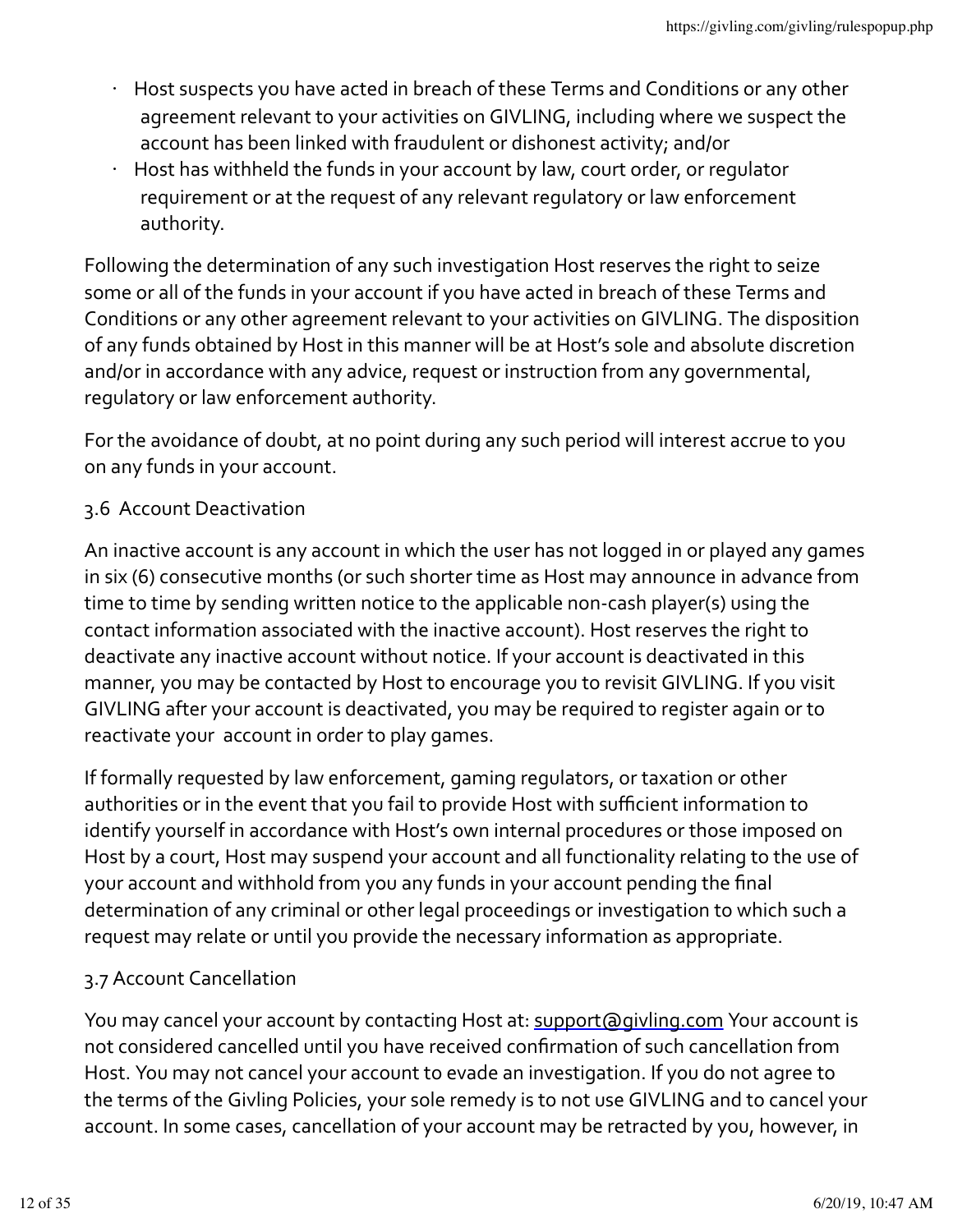other cases, cancellations may be permanent and not subject to retraction.

#### **SECTION FOUR – GAME PLAY**

GIVLING is available on different technological platforms. Host makes no quarantees that the game functionality is exactly the same on each platform at all times.

Host reserves the right to change, suspend, transfer, or discontinue a game (including but not limited to the availability of any feature, database, or content) at any time for any reason. Host may also impose limits on certain features and services or restrict your access to parts or all of GIVLING without notice or liability. By using GIVLING, you agree to not hold Host liable for any operational failure of the game.

The game cannot be interrupted or stopped by a player for any reason. If a game is interrupted by phone calls, messaging, or other interference, the game in play during the interruption will be forfeited.

GIVLING relies on multiple third-party advertising providers. These platforms are not always quaranteed to provide the user with a viewable ad; and when this happens, the user will not be able to earn Queue Points as awards. Host assumes no liability for the performance or content of third-party ad providers.

GIVLING is a trivia game. The player who starts a game with a FreePlay or by using a Givling Coin, is the "Initiator."

For each FreePlay or Givling Coin used, the Initiator can play until they accumulate three strikes. Or put another way, they can play the game until they incorrectly answer three statements or have viewed all available trivia statements. A strike is accumulated each time a GIVLING user answers a question or statement incorrectly or exceeds the time permitted to return an Answer.

Upon starting the game, the Initiator forms a "Team" as two other players, who have already played in the 48-hours preceding the game initiation are assigned to the Initiator's Team.

Thus, Teams are formed of two types of GIVLING users: one initiating player (the Initiator) and two passive players.

The objective for the Initiator is to answer as many true/false statements as possible. Each wrong answer generates a "Strike." Three strikes ends one round of play.

The Initiator receives extra score points for surpassing the scores of the other team members.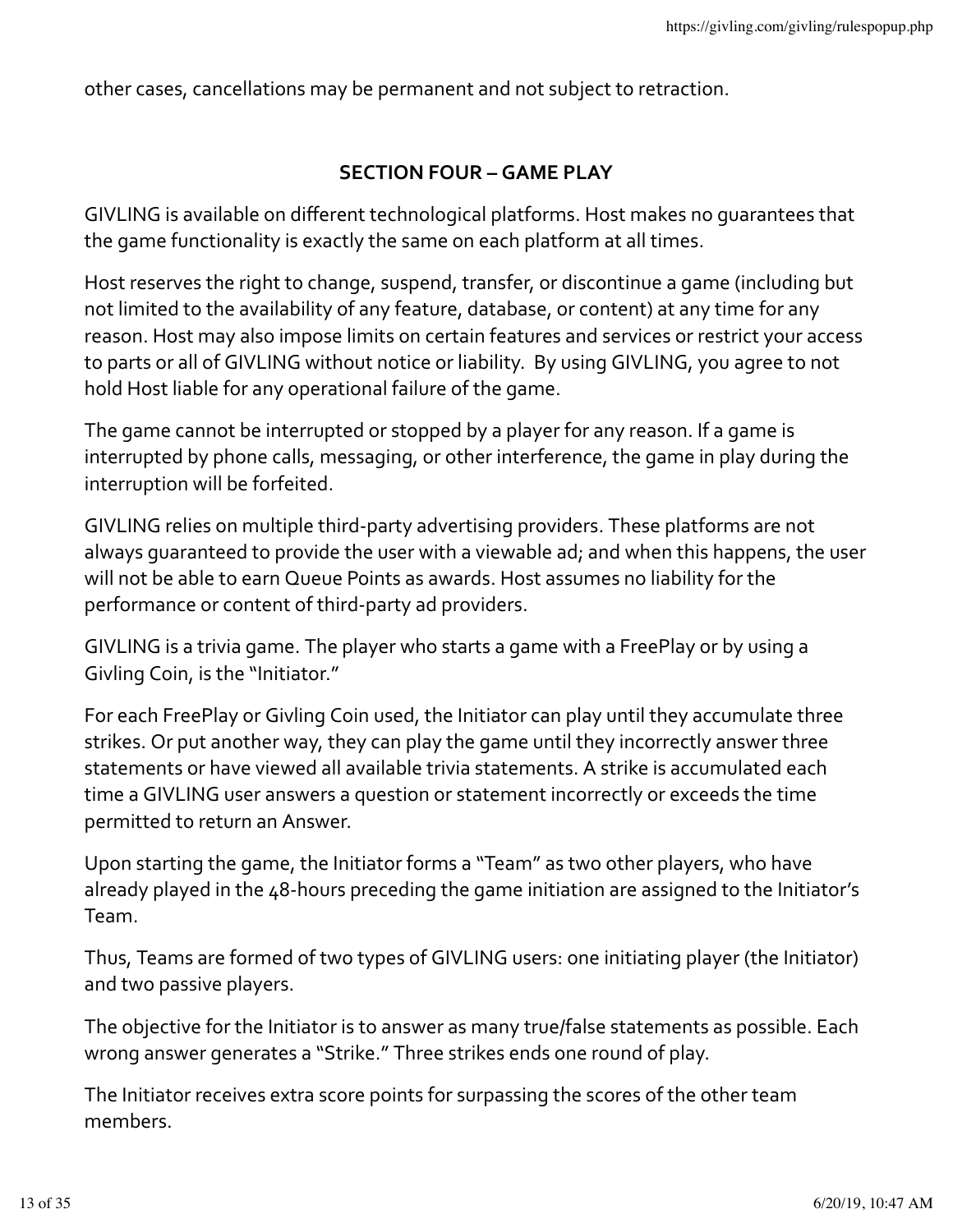At the end of the initiated round of game play, the three team members are ranked First, Second and Third.

If a team is the highest scoring team at the end of the competition time set for each jackpot, then the team splits the award.

Players may continue to play GIVLING after winning, but they cannot receive any cash awards during the 180 days that follow their wins. Any money they win during this "lock out" period will be donated to the loan being crowdfunded in the Queue.

A GIVLING user is awarded two FreePlays per day, just after midnight, Mountain time. A FreePlay must be played on the day it is granted or it is forfeited.

The daily FreePlay does not fund the loans or any portion thereof, meaning it is not added to the accumulated funds for loan payments nor added to the funds which help fund the Cash Award. Only the purchase of Givling Coins and advertising revenue adds value to the crowdfunding amounts and the cash awards.

However, the score earned in each daily FreePlay is treated as though it was earned during a paid round. Just as for paid rounds, a Givling user using a FreePlay is an active player for one game round and may be added as a passive player for one, possibly two, subsequent game rounds.

A GIVLING user funds the loans by purchasing a token called a GIVLING Coin.

The money used to purchase Givling Coins, after payment processing fees, along with ad money, after commissions payable, is split  $(1)$  50% to crowdfund the loan currently being funded in the Queue (2) 40% to fund the cash awards to Funders at various intervals including daily drawings and Teams with the highest score at the end of a play period; and (3) 10% to fund Givling, Inc. Once a Funder buys GIVLING credits or Coins, no refunds will be provided as they are a donation to crowdfund the loans in the Queue and are immediately credited to the payoff of the loans.

A GIVLING user only plays one Givling Coin for each active Game Round. The possible assignment to one or sometimes two, additional Funding Teams on a passive basis is a free benefit which may be provided with each play of a Givling Coin or FreePlay.

During the Game Round, a GIVLING user is allowed ten (10) seconds to respond to a Statement by selecting a True or False Answer. Other trivia formats may be incorporated at any time. Once an Answer is rendered, the GIVLING user is immediately provided feedback that either the Answer was correct and the GIVLING user is awarded points to increase the score, or the GIVLING user is notified that a Strike has been accumulated due to an incorrect or untimely Answer. The feedback screen also presents a button by which a GIVLING user may immediately demand the next statement. If the GIVLING user does not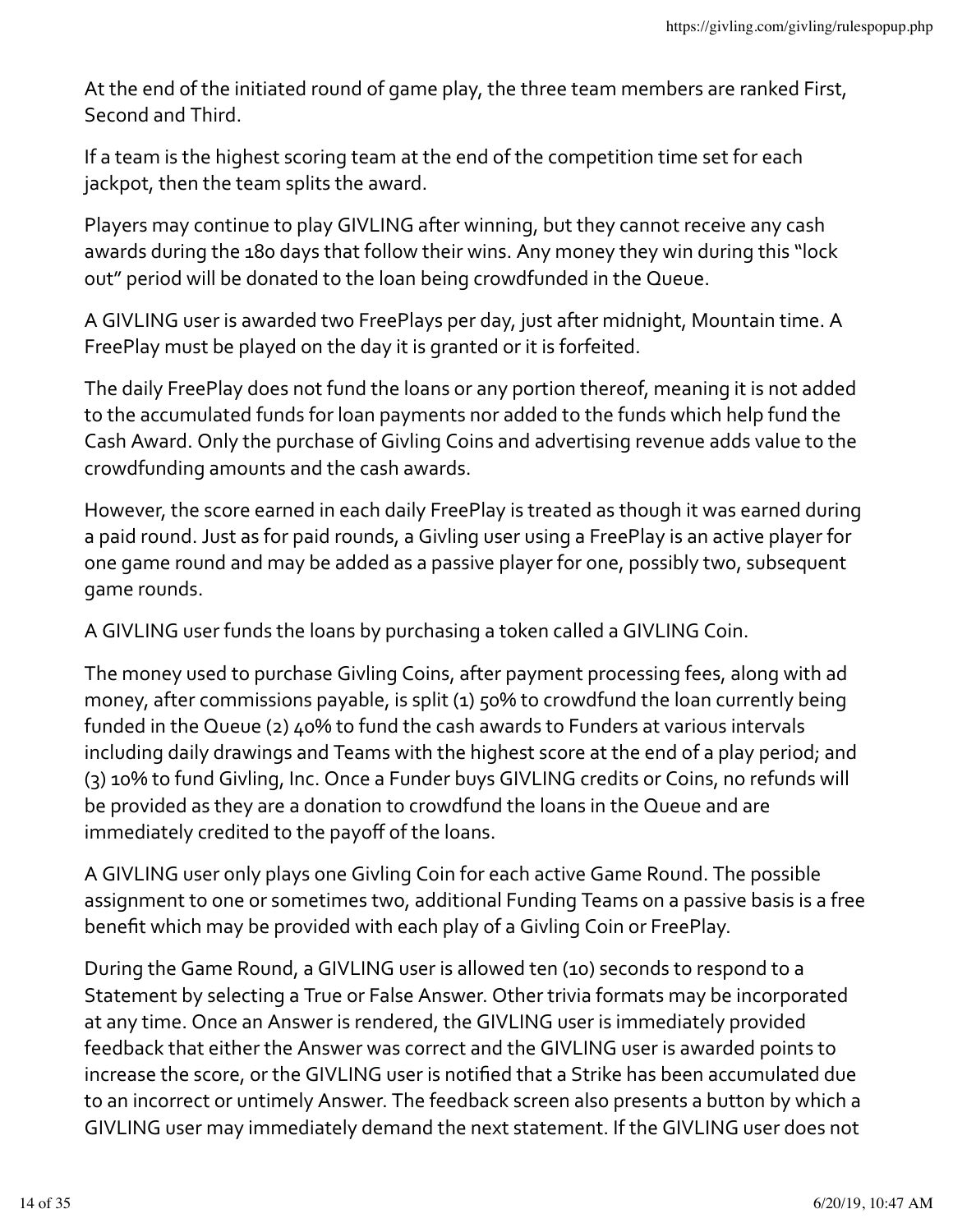use the button, the next statement will automatically appear after the expiration of a preset time, such as ten (10) seconds.

Each Statement is randomly generated from a Statement database for each play of the Givling Game Round, so no GIVLING user will have the same sequence of Statements. As a GIVLING user, you receive points for each Statement that you answer correctly. Each subsequent Statement after a correct Answer has a higher point value. Users also gain bonus points by moving into second and/or first place surpassing their passive teammates.

Because of an algorithm GIVLING utilizes to thwart hacking, there may be times when there are not enough statements available for frequent players to play. You will be notified before you expend a Coin if this is the case, when you click on the game start.

The Game Over screen is returned after three Strikes are accumulated by a GIVLING user. The Game Over screen reports the following: (1) the Team Score for the Funding Team; (2) the current leaders in the current game competition period. A GIVLING user may choose to interact with an advertisement if available to earn Queue Points, play again, return to his or her account, or leave the site.

GIVLING users should not take any action in reliance on having their score labeled as "high score" in any round. Final scores could well be posted several hours after the contest period has ended.

Each GIVLING user on the winning Funding Team will receive a notification of their win at their account e-mail address. Winners who reply after 30 days from the send-date of the email, forfeit their winnings.

Each GIVLING user on a winning Team will be required to privately (through phone, email, or other secure, private means) confirm his/her name, address, age, tax identification number, and other personal information necessary to receive the cash award. Failure to submit any identification required by Host or to return the required documents within the specified time period, noncompliance with the **Official Rules of Play**, or the return of any fund split (or any portion thereof) or Notice of Funding Team High Score as undeliverable may result in disqualification and cash award forfeiture. In the event that any potential fund recipient declines the fund split for any reason, a disqualification will result and the fund split will be forfeited.

Host endeavors to make sure that all statements are correct when entered into our database. However, mistakes do occur -- and you agree to not hold Host liable for an incorrect statement or answer. If a GIVLING user alerts Host of an incorrect statement/answer, via support@givling.com Host will award such user three (3) coins upon verification of the alert accuracy.

Host has the right to ban anyone from the site who cheats, is suspected of cheating, or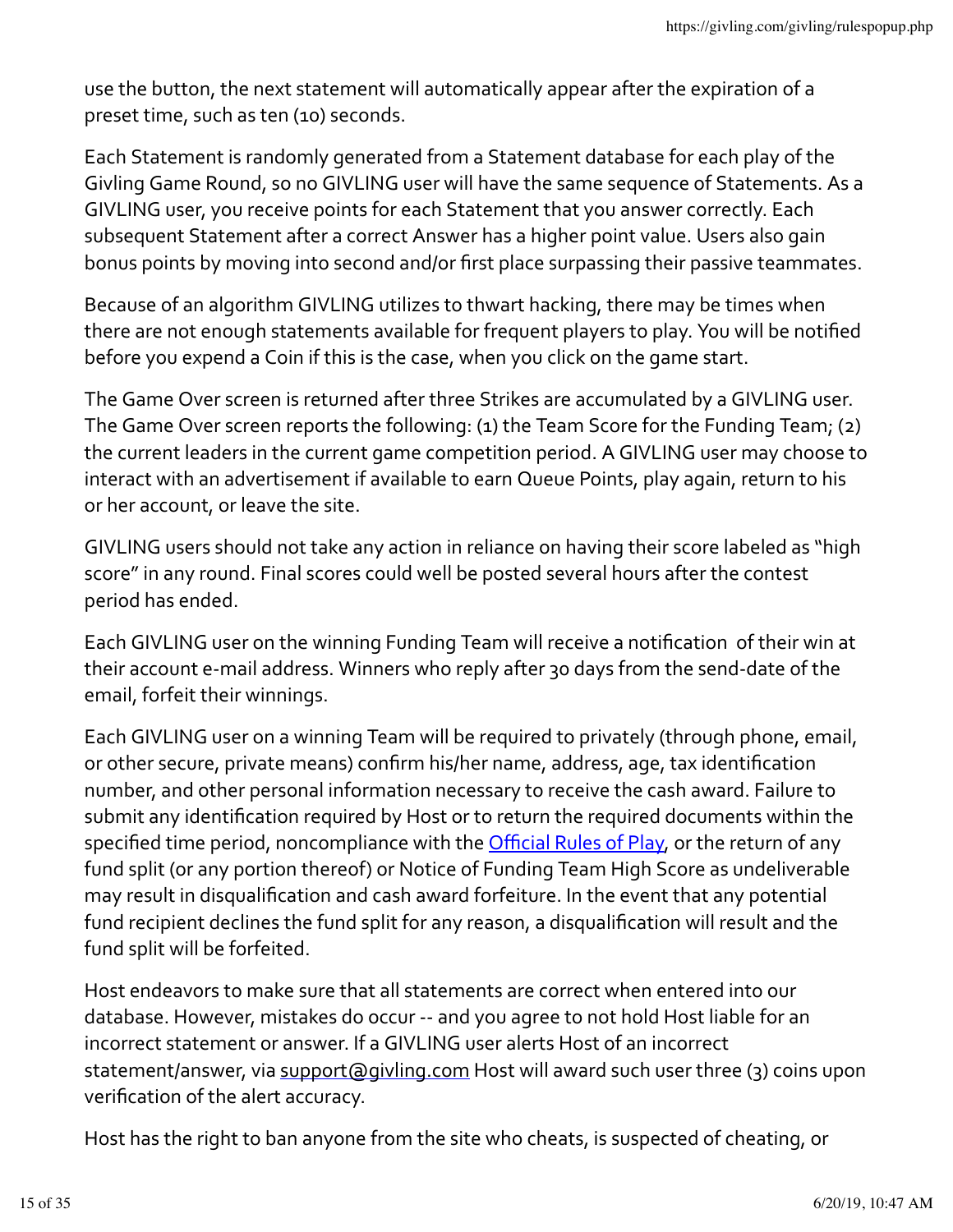attempts to cheat while playing GIVLING.

The results of all competitions offered in GIVLING depend on the number and skill levels of players participating. Precise odds of winning are therefore unavailable.

Prizes are cash amounts, which are paid via pre-approved checks from BillPay to the address given by the winner in response to a notification email.

An individual player's lifetime winnings, receivable from the GIVLING game, are currently capped at \$100,000. Queue funding is currently capped at \$50,000. Between the game and the Queue funding, an individual GIVLING user's lifetime winnings amount is currently capped at \$150,000.

## **SECTION FIVE – LIMITATION OF LIABILITY**

5.1 Generally

IN NO EVENT SHALL HOST, NOR ITS DIRECTORS, EMPLOYEES, AGENTS, PARTNERS, SUPPLIERS, OR CONTENT PROVIDERS, BE LIABLE TO YOU FOR ANY DIRECT, INDIRECT, INCIDENTAL, SPECIAL, PUNITIVE, OR CONSEQUENTIAL DAMAGES WHATSOEVER, INCLUDING ANY LOSS OF INCOME, PROFITS, BUSINESS OR OPPORTUNITY, OR ANY LOSS HARM OR DAMAGE TO NAME OR GOODWILL RESULTING FROM ANY (i) ERRORS, MISTAKES, OR INACCURACIES OF THE CONTENT OF GIVLING, INCLUDING ANY GAME, USER CONTENT, OR ANY SITE LINKED HERETO; (ii) HARM, DAMAGE OR INJURY TO PERSON OR PROPERTY OF ANY NATURE OR KIND WHATSOEVER, RESULTING FROM YOUR ACCESS TO AND USE OF GIVLING, INCLUDING ANY GAME OR USER CONTENT; (iii) DAMAGE, LOSS OR HARM RESULTING FROM ANY MALFUNCTION OR UNAUTHORIZED ACCESS TO OR USE OF HOST'S SECURE SERVERS AND/OR ANY AND ALL PERSONAL INFORMATION STORED THEREIN, (iv) DAMAGE, LOSS OR HARM RESULTING FROM ANY INTERRUPTION TO OR CESSATION OF COMMUNICATION WITH GIVLING; (v) DAMAGE, LOSS OR HARM RESULTING FROM ANY VIRUSES, BUGS, WORMS, TROJAN HORSES AND OTHER HARMFUL PROGRAMS TRANSMITTED TO, THROUGH OR FROM HOST BY ANY THIRD PARTY; OR (vi) STATEMENTS OR CONTENTS CONTAINED IN ANY USER CONTENT. THESE LIMITATIONS OF LIABILITY APPLY WHETHER THE CLAIM AGAINST HOST IS BASED ON WARRANTY, CONTRACT, TORT, THE LAW OF PROPERTY, OR ANY OTHER LEGAL GROUNDS OR THEORY, AND WHETHER OR NOT SUCH DAMAGES ARE OR WERE FORESEEABLE OR FORESEEN BY HOST. THIS LIMITATION OF LIABILITY SHALL APPLY TO THE FULLEST EXTENT PERMITTED BY LAW IN THE APPLICABLE JURISDICTION.

IN NO EVENT SHALL HOST, OR ITS DIRECTORS, EMPLOYEES, AGENTS, PARTNERS, SUPPLIERS, OR CONTENT PROVIDERS, BE LIABLE TO YOU FOR DIRECT DAMAGES IN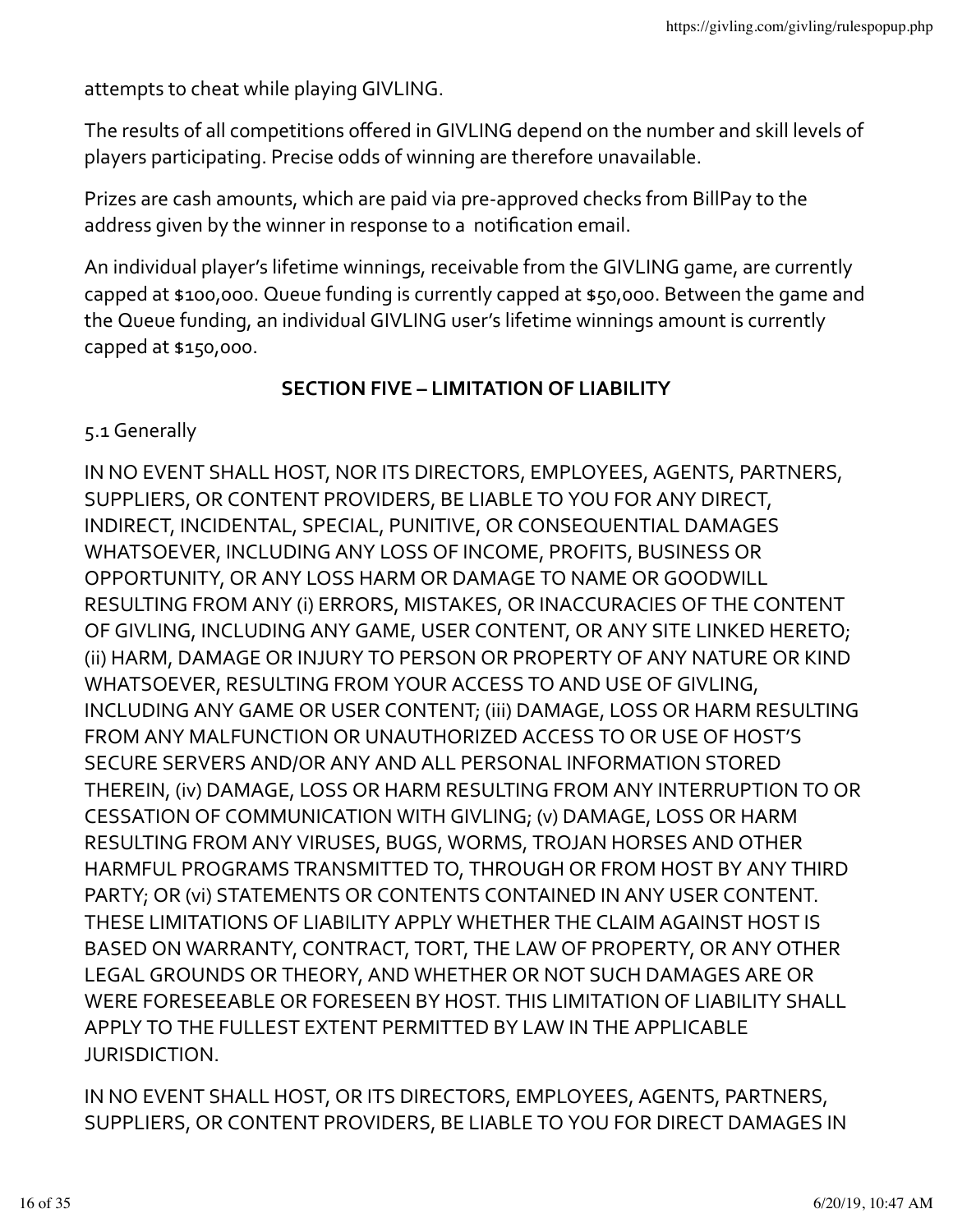### EXCESS OF (IN AGGREGATE) ONE HUNDRED DOLLARS (\$100.00).

SOME JURISDICTIONS DO NOT ALLOW THE EXCLUSION OF CERTAIN WARRANTIES OR THE LIMITATION OR EXCLUSION OF LIABILITY FOR INCIDENTAL OR CONSEQUENTIAL DAMAGES. ACCORDINGLY, SOME OF THE LIMITATIONS SET FORTH ABOVE MAY NOT APPLY TO YOU. IF YOU ARE DISSATISFIED WITH ANY PORTION OF GIVLING OR WITH THESE TERMS AND CONDITIONS, YOUR SOLE AND EXCLUSIVE REMEDY IS TO DISCONTINUE USE OF GIVLING.

## 5.2 Unauthorized Charges

Host is not liable for any loss caused by any unauthorized use of your credit card or other method of payment by a third party in connection with GIVLING. If you wish to dispute a charge to your account, you must do so within 180 days of the alleged unauthorized charge(s) otherwise such a dispute will be deemed waived. Upon notification of a disputed charge, Host may conduct an investigation to determine the amount, if any, considered unauthorized Attempts to defraud Host through the use of credit cards or other methods of payment, or your failure to honor legitimate charges or requests for payments may result in immediate termination of your account, forfeiture of prizes and/or civil and/or criminal prosecution.

## 5.3 Hacking, Tampering, or Unauthorized Access

By registering for an account and/or participating in any game offered in GIVLING, you agree that Givling is not responsible for any damage, loss, or injury resulting from hacking, tampering, or other unauthorized access or use of GIVLING or your account. You are responsible for the security of your account. If you give someone access to your account and they conduct a transaction without your knowledge or permission, you are responsible for any resulting use. Such transactions are considered to be unauthorized. Any attempt to gain unauthorized access to Host's systems or any account, interfere with procedures or performance of GIVLING, or deliberately causing damage to or undermining GIVLING, may subject you to civil and/or criminal prosecution and may result in immediate termination of your account and forfeiture of any prizes. You will immediately notify Host in writing of any account-related security breach you discover. Such notification will not render Host responsible for any breach, whether occurring before or after such notification. 

### 5.4 Accounts for Individual Use Only

You are solely responsible for all obligations relating to your account and for compliance with these Terms and Conditions. You are entitled to all benefits accruing to you as a result of being the account holder. You may not allow any other person to access your account, access GIVLING, accept any winnings, or participate in GIVLING using your account. Your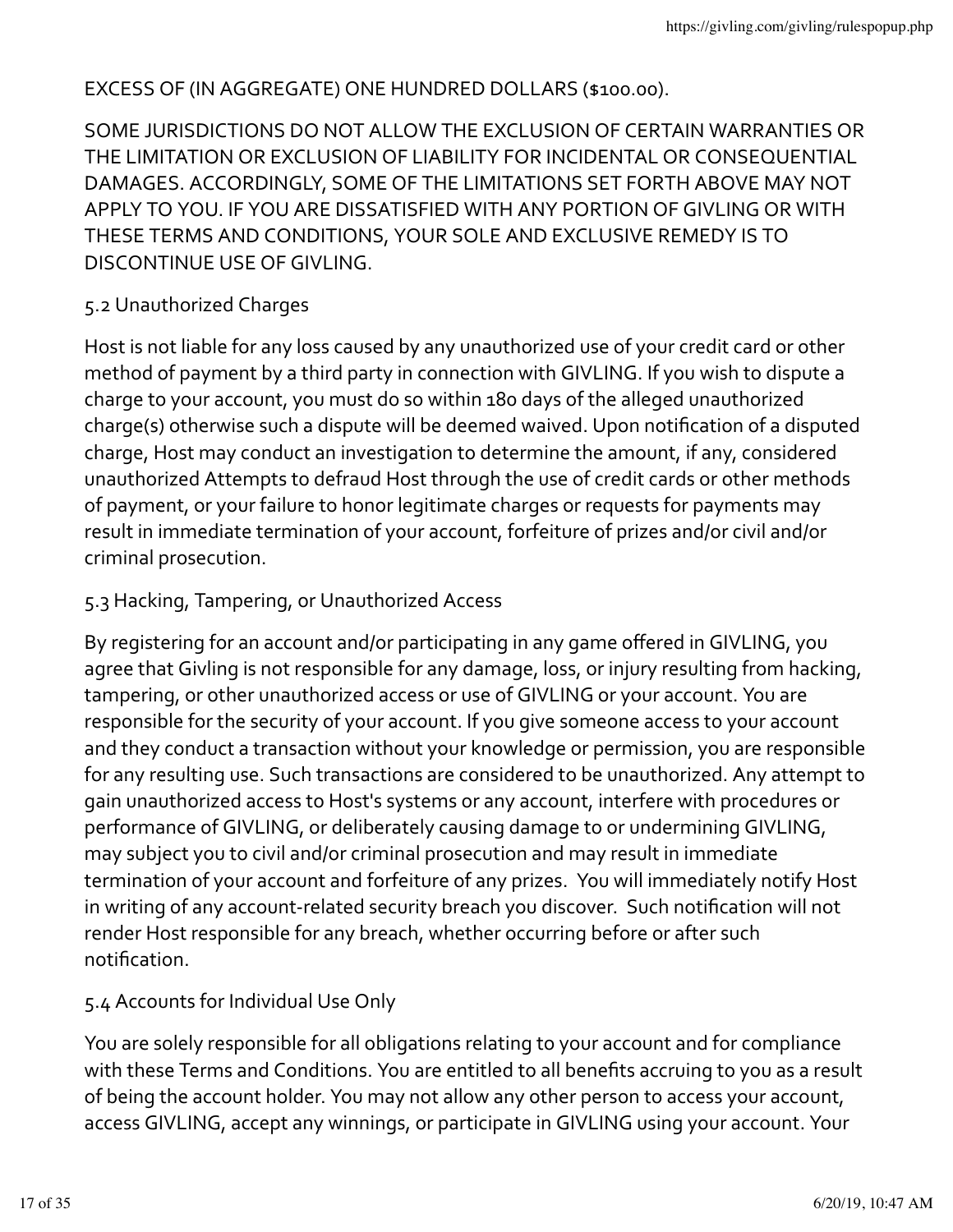account is not transferable. By registering and/or participating in any games offered in GIVLING, you agree to indemnify, defend, and hold Host harmless from or for any claims, liability, damages, and/or costs (including attorneys' fees) arising from any use of your account by any person.

5.5 Givling and Account Availability

Host does not quarantee that GIVLING or access to your account will be available at all times and/or in all geographic locations. Host is not liable for any loss which may be caused by your inability to access GIVLING or your account.

# **SECTION SIX – CROWDFUNDING OF STUDENT LOANS AND MORTGAGES**

## 6.1 Qualification for Student Loan Crowdfunding

GIVLING is designed as a means to crowdfund student loan and mortgage debt.  $45\%$  of all net funds (less banking charges and advertising commissions) received by Host, crowdfund the payoff of student loan or mortgage debt. The maximum amount being crowdfunded is \$50,000 per individual.

Anyone eligible to play GIVLING, is eligible to have a student loan and/or mortgage crowdfunded whether that loan is in their name, or another person's name.

The recipient of the crowdfunding, can allocate the \$50,000 to multiple student loans or mortgages, held by multiple people.

6.2 Queue Point Protocol

The GIVLING game app awards Queue Points for certain actions performed by players: watching ads, purchasing from our sponsors, downloading apps, playing FreePlays, meeting group goals, purchasing coins, and inviting account signups.

Queue Points (QP) determine a GIVLING participant's order in "The Queue." The higher the number of QP one has to their credit, the higher they are in the Queue order to be crowdfunded. There is a leaderboard on the app showing the top QP leaders in The Queue.

The Queue order is fluid, constantly moving as users accumulate more QP. A GIVLING user cannot be assured of receiving crowdfunding proceeds until they have been (i) contacted by Host; (ii) until they have signed and returned the consent forms, along with the other required documents; and (iii) until they see their GIVLING avatar, and name appear on the app or website being designated as the current loan being funded.

Host does not collect information concerning your loan until we are prepared to make your loan available for crowdfunding. We will contact you via email when your loan is chosen. You have seven days in which to respond to our email. Not responding within that time,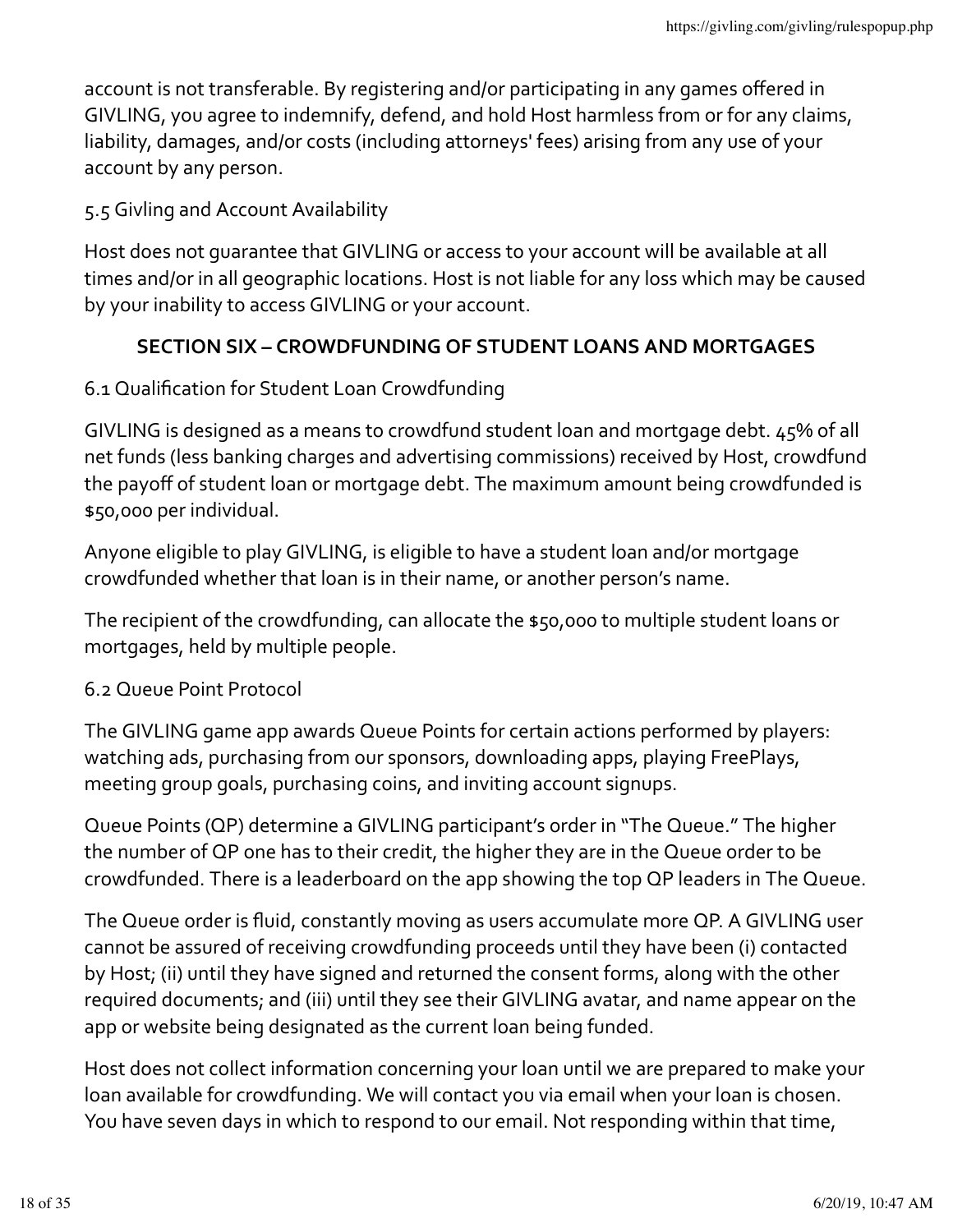forfeits the present opportunity to be crowdfunded.

Host reserves the right, at its sole and absolute discretion, to determine which loans are crowdfunded, and in what order. Being chosen to be in The Queue to receive crowdfunding does not quarantee that your loan will be fully funded, nor that it will be funded in the order in which you were entered into The Queue.

## 6.3 Taxes: Crowdfunding & Game

When a user purchases coins, 50% of their purchase (after payment processor fees) is credited to crowdfunding a loan in The Queue. Another 40% goes to the game prizes, and 10% goes to Givling, Inc.

Based on protocol established by other crowdfunding companies, we believe that as long as the funds that pay off the loans in The Queue, are provided by GIVLING participants, then the funds received in The Queue are tax free, as they fall under the IRS gifting laws.

Host receives advertising and sponsor funds as well as funding from users -- and if the amount of advertising received by Host is used to pay the funding recipients, then the inclusion of those funds in any loan payments may result in a taxable event to the members of The Queue and the recipient members may receive a 1099-MISC or other documentation reflecting the amount of ad revenue that funded their loan.

GIVLING trivia game winnings are fully taxable and you may receive a 1099-MISC statement from Host once they reach \$600 in a calendar year.

For United States federal, state and local income tax purposes, any tax liability or obligation arising out of or attributable to your receipt of a funding split shall be your sole responsibility.

You shall be liable for and you indemnify and hold Host and any affiliate or contractor of Givling harmless for any sales or services tax later determined to be due resulting from the under-collection of such sales or services tax. You also agree to release Host and any affiliate or contractor of Host from liability arising from the over-collection of sales or service tax that is paid to any taxing authority.

6.4 Additional Rules for Participation as a Loan Debtor to be Featured in a Givling Queue In exchange for your loan being considered to be featured on GIVLING, you accept the following:

You agree to provide Givling, Inc. (herein, "Host") with your loan account number and a copy of the most recent student loan statement so that Host may verify the existence, nature, and amount of the loan. You agree to sign the Authorization To Release Information and Discuss Terms with Givling, Inc. or any necessary documents to provide a representative of Host with permission to speak with and share information with your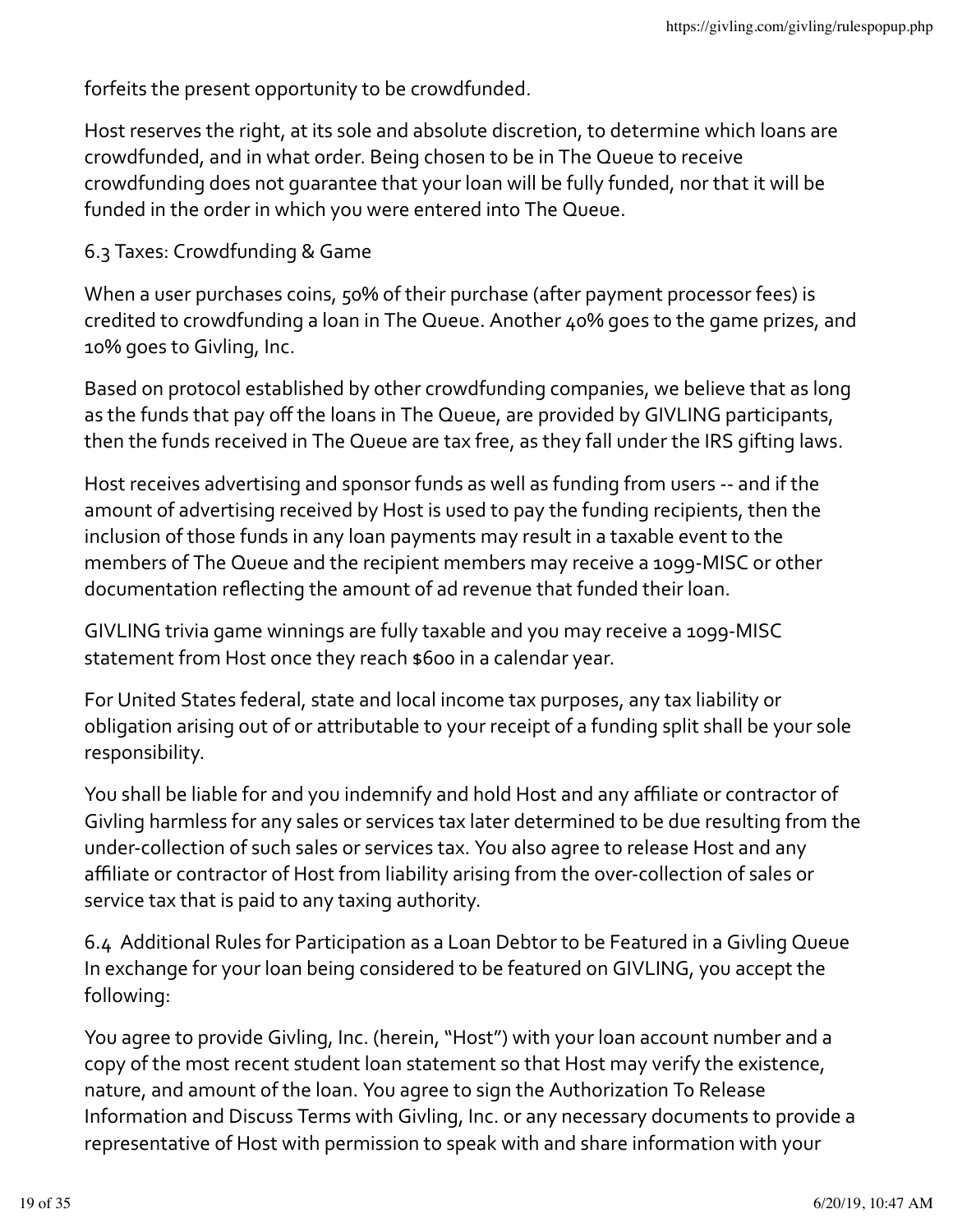bank/lender, to verify the loan amount, negotiate terms and to make funding arrangements on the loan. Within its sole discretion, Host may share information about your loan to help get it paid off. You agree to provide Host with your social security number to assist in completing the loan investigation and funding process which may include reporting any payment to tax authorities. Until Host has complete loan information, Host cannot feature the loan in GIVLING.

Student loans can be crowdfunded up to a maximum of \$50,000. If you do not have a student loan, you can choose to have \$50,000 raised to pay off a mortgage or to provide a downpayment on a mortgage.

Host has the sole right to determine if your type of loan will be featured for crowdfunding.

You agree and acknowledge that your participation in this program has no cash value and cannot be leveraged, sold, devised, or otherwise assigned without the express, written permission of Host. Should your loan be paid, forgiven, or otherwise terminated at any time prior to Host transmitting funding to the bank/lender, Host shall have no obligation to pay any amount to you, your lender, or your heirs or assigns and Host may remove your loan from the queue and from any consideration of funding without notice. You agree to not take any action in reliance on having your student loan featured in a Givling Funding Period.

You hereby grant Host permission to use your general loan information as well as your name, likeness, photograph, voice, and your personal and biographical information for promotional and marketing purposes. Such marketing may occur on social media and third party websites including but not limited to Facebook, Twitter, etc. You hereby agree to sign any additional documents and release forms in order to give Host and its sponsors permission to use your information for these and other promotional purposes without further compensation. Funders will be provided with basic information about the debt and the debtor being featured in each Givling Queue. NOTE: General loan information, personal and biographical information does not include your account number or social security number which will not be publicly displayed.

You agree and acknowledge that Host will feature the amount listed on the most recent statement you submit and once funds are available Host may verify and payoff the loan. You agree and acknowledge that Host may verify your outstanding loan amount with the bank/lender before the loan is featured. Any late fees or penalties that accumulate between the date of signature on your GIVLING acceptance letter and the date Host verifies the loan amount may not be included in the amount featured for potential funding. Also, any late fees and penalties accumulated between the date the loan is verified and the date any funds are transmitted may not be included in the featured amount. The loan amount provided by the lender will be posted on GIVLING as eligible for funding by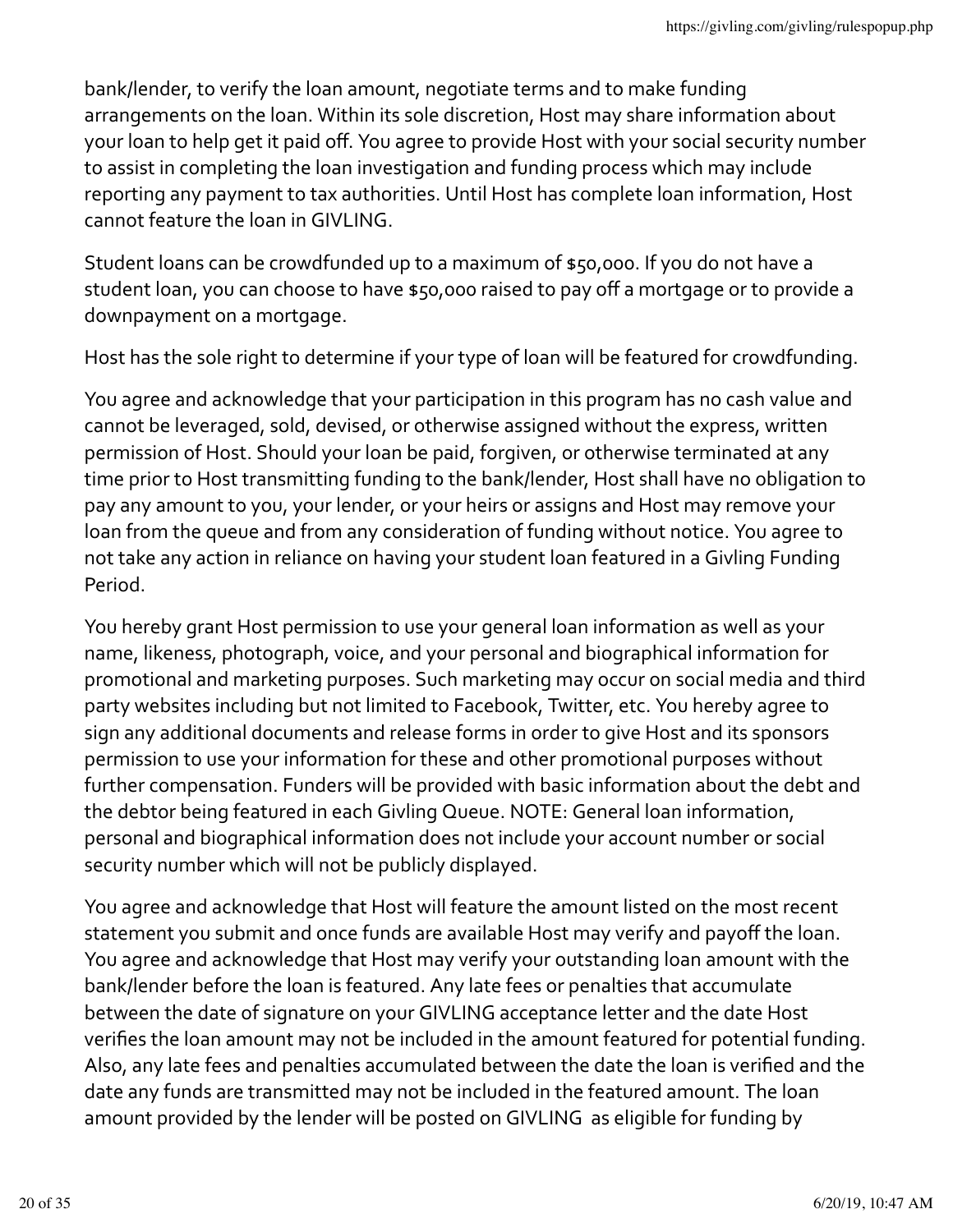participants in GIVLING. Host does not quarantee that all penalties and fees will be included in the total fund payout. Should the amount available to pay off your loan exceed the amount needed to pay your loan, for any reason, Host will retain any overage.

You agree and acknowledge that the amount raised by Givling, Inc. may not be sufficient to fund any portion or the total amount of your loan. Again, Host cannot and does not guarantee that your loan principal, interest, fees, penalties, or associated tax liability will be paid in part or in total. Additionally, Host cannot and does not quarantee that it will be able to lower your debt or interest rate through any negotiations with your bank.

All marketing efforts by Host are made with the goal to fund the loans featured on GIVLING as early as possible after posting; however, full-funding may not be achieved and is not quaranteed. This means that having your loan featured is not a quarantee that it will be paid, or paid off. You agree and acknowledge that you continue to be completely and 100% responsible to your lending institution for the entire amount of the loan (including all principal, interest, and fees) until and unless your loan may be paid through GIVLING.

You are always responsible to correctly report and also pay any tax liability associated with, or assessed on funds that Host transmits to any bank/lending institution on your behalf. Host is not responsible for any taxes owed as a result of funding through GIVLING.

By agreeing to participate in this crowdfunding program, you release Givling, Inc., its agents, and all participating sponsors from any liability as a result of your participation herein. If any portion of this program becomes impossible due to technological barriers, an act of God, hacking, war or terrorist act, you agree that you release Host, its agents, its users, or any of its participating sponsors from any claims. If it is determined that any portion of the program may be a violation of any rule, regulation, or law, or is otherwise deemed unlawful, you hereby agree that the entire program may be cancelled and you will have no recourse against Host, its agents, its users, or any of its participating sponsors.

# **SECTION SEVEN – WAIVER OF LIABILITY/PUBLICITY RELEASE**

By participating in the GIVLING crowdfunding game and submitting an entry, each user agrees to (i) be bound by Givling Policies (these include Official Rules of Play, Terms and Conditions, About, Privacy Policy and other Site mandates, including all entry requirements), and (ii) waive any and all claims against Givling, Inc. and each of its respective parents, affiliated companies, subsidiaries, officers, directors, employees, agents, licensees, distributors, dealers, retailers, printers, representatives and advertising and promotion agencies, and any and all other companies associated with GIVLING, and all of their respective officers, directors, employees, agents and representatives (collectively, "Released Parties") for any injury, damage or loss that may occur, directly or indirectly, in whole or in part, from the participation in the GIVLING crowdfunding game or from the receipt or use of any fund split (or any portion thereof).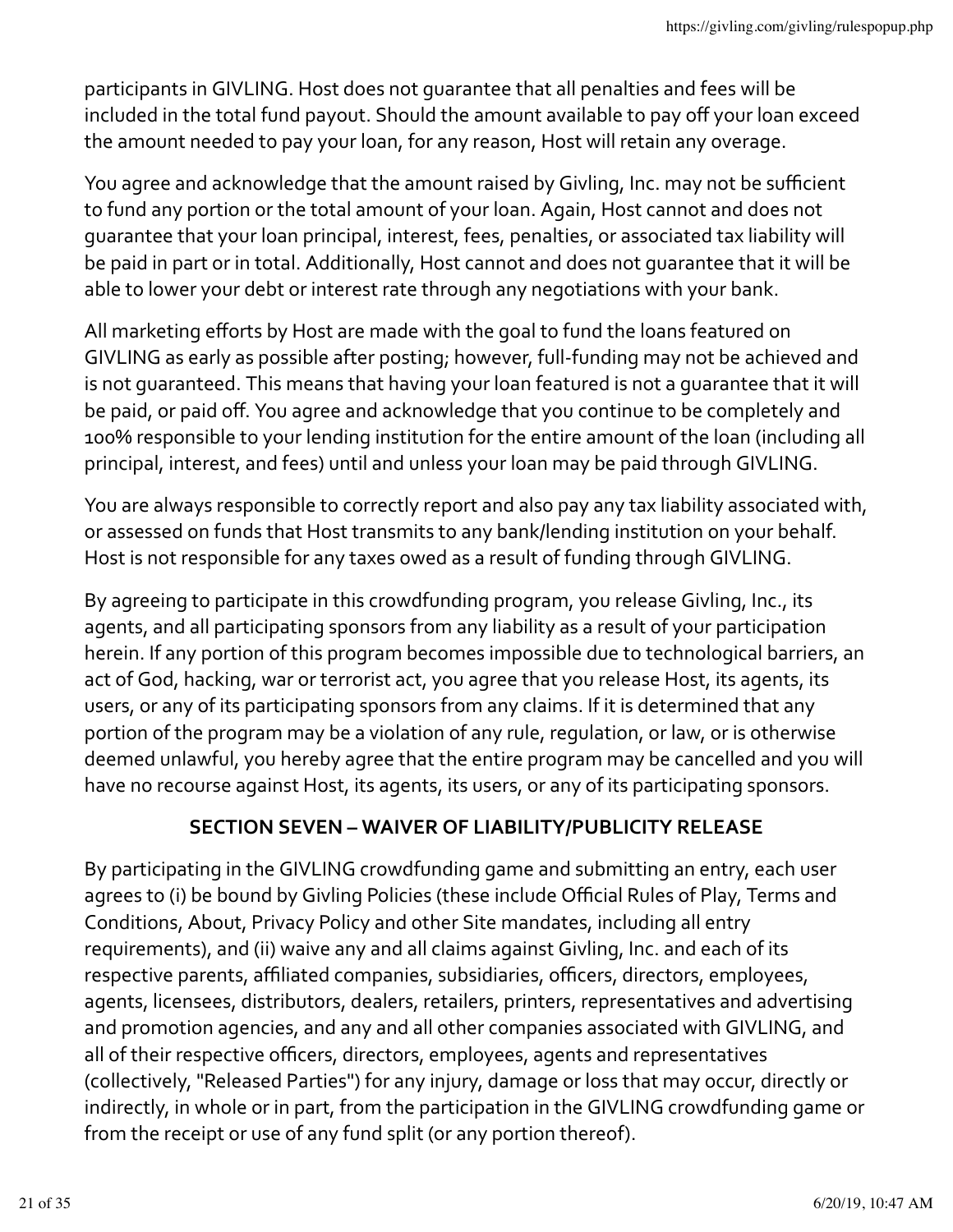By entering any game, each user gives his/her express permission to be contacted by Givling, Inc. by telephone, e-mail, and/or postal mail for game purposes. Each Funder receiving a funding split, by acceptance of the fund split, grants to Host, and its designees the right to publicize such Funder's name, address (city and state/territory/possession of residence), photograph, voice, statements and/or other likeness and fund split information for advertising, promotional, trade and/or any other purpose in any media or format now known or hereafter devised, throughout the world, in perpetuity, without limitation and without further compensation, consideration, permission or notification, unless prohibited by law.

Each Funder receiving a funding split, by accepting the funds agrees not to make any statements that disparage Host or its affiliates or their respective employees, officers, directors, products or services, and Host, by its execution of this Award Agreement agrees that it and its affiliates and their respective executive officers and directors shall not make any such statements regarding me. Notwithstanding the foregoing, statements made in the course of sworn testimony in administrative, judicial or arbitral proceedings (including, without limitation, depositions in connection with such proceedings) shall not be subject to this subsection.

Released Parties are not responsible for stolen, late, incomplete, illegible, inaccurate, misdirected, lost, misrouted, scrambled, damaged, delayed, undelivered, or garbled entries, transmissions, e-mail or mail; or for lost, interrupted or unavailable network, cable, satellite, server, Internet Service Provider (ISP), wireless network, website, or other connections including those through and/or by any website, availability or accessibility or miscommunications or failed computer, satellite, telephone, cable or wireless transmissions, lines, or technical failure or jumbled, scrambled, delayed, or misdirected transmissions or computer hardware or software malfunctions, failures or difficulties; wireless service congestion; failures or malfunctions of phones, phone lines or telephone systems, wireless towers or cellular tower equipment; any error, omission, interruption, defect or delay in wireless or other transmission, processing, or communication; nondelivery; misdirected, blocked, or delayed e-mail notifications; printing, typographical or other errors appearing within the Official Rules of Play, Privacy Policy, or Terms and Conditions, in any game-related advertisements or other materials; or any other errors, problems or difficulties of any kind whether human, mechanical, electronic, network, computer, telephone, wireless service, mail, typographical, printing or otherwise relating to or in connection with GIVLING, including, without limitation, errors or difficulties which may occur in connection with the administration of GIVLING, the processing of entries, the announcement of the fund recipients, or in any game-related materials, or the cancellation or postponement of any game, event or exhibition. Released Parties are also not responsible for any incorrect or inaccurate information, whether caused by GIVLING users, tampering, hacking, or by any equipment or programming associated with or utilized in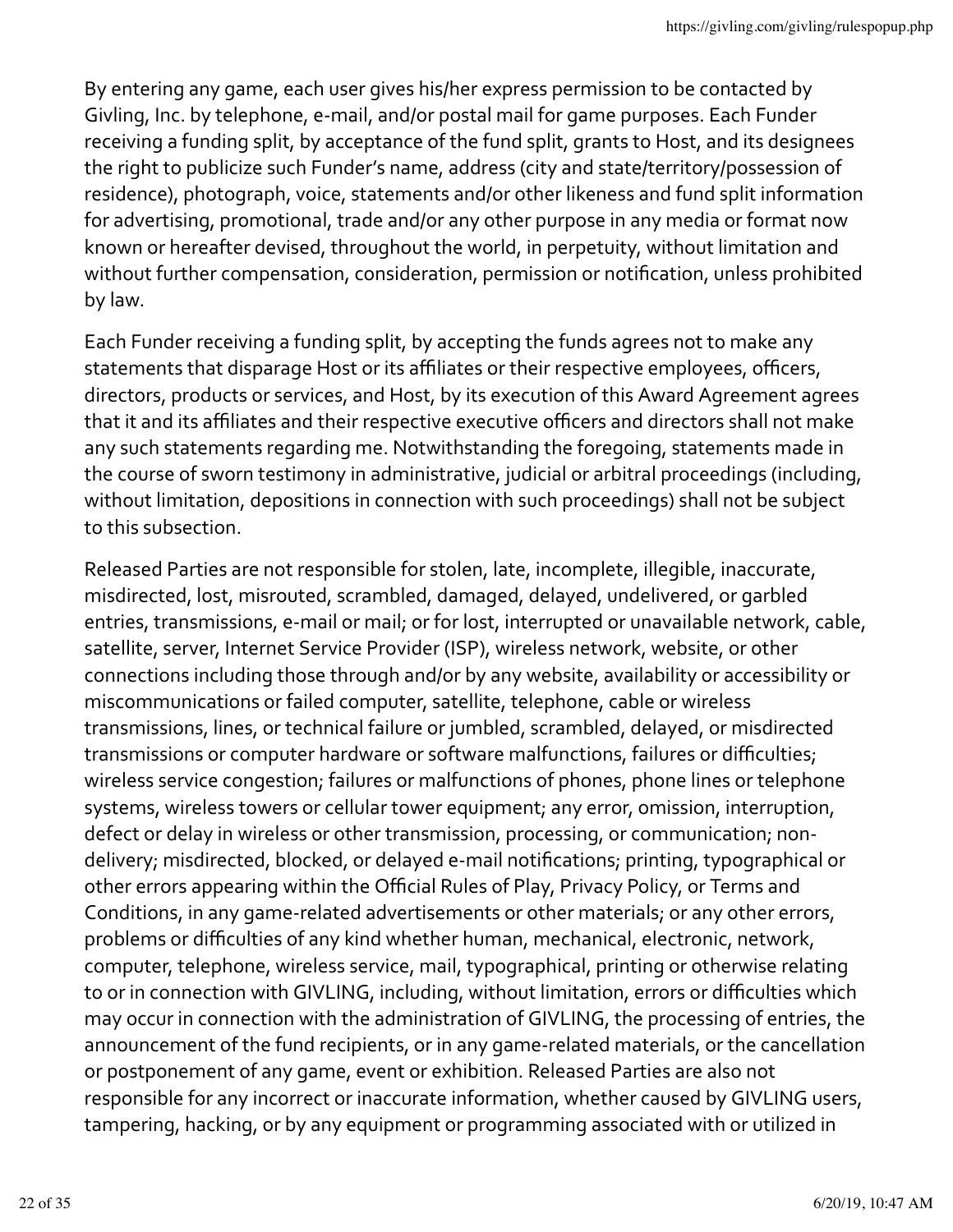# GIVLING.

Released Parties are not responsible for injury or damage to participants' or to any other person's computer and/or wireless device related to or resulting from participating in this game or downloading materials from or use of GIVLING. Persons who tamper with or abuse any aspect of GIVLING or attempt to undermine the legitimate operation of GIVLING by cheating, deception, or other unfair playing practices, or intend to annoy, abuse, threaten or harass any other user or any representative of Host or who are in violation of the Official Rules of Play, as solely determined by Host, will be disqualified and all associated entries will be void. Any attempt to deliberately damage the content or operation of any game is unlawful and subject to legal action by Host and/or its agents. Host shall have the sole right to disqualify any entrant for violation of the Official Rules of Play or any applicable laws relating to the game, and to resolve all disputes in its sole discretion. Released Parties (i) make no warranty, quarantee or representation of any kind concerning any fund split (or any portion thereof), and (ii) disclaim any implied warranty. Host's failure to enforce any term of the Terms and Conditions shall not constitute a waiver of that provision.

Host reserves the right, in its sole discretion, to cancel or suspend any game (or any portion thereof) should virus, bugs, unauthorized human intervention, or other causes corrupt administration, security, fairness, integrity, or proper operation of the game (or any portion thereof). In the event of cancellation, Host may elect to identify the Funders or Funding Team with the highest Score up to the time of cancellation and award the fund split.

Host reserves the right, in its sole discretion, to modify the Official Rules of Play or discontinue any game at any time without notice. Rule change notices will be shown on GIVLING such as by an alert icon.

CAUTION: ANY ATTEMPT TO DELIBERATELY DAMAGE ANY WEBSITE OR SERVERS ASSOCIATED WITH GIVLING OR UNDERMINE THE CONTENT OR LEGITIMATE OPERATION OF ANY GAME MAY BE A VIOLATION OF CRIMINAL AND CIVIL LAWS AND SHOULD SUCH AN ATTEMPT BE MADE, HOST WILL DISQUALIFY ANY SUCH GIVLING USER, AND HOST AND/OR ITS AGENTS RESERVE THE RIGHT TO SEEK DAMAGES (INCLUDING ATTORNEYS' FEES) AND OTHER REMEDIES FROM ANY PERSON OR PERSONS RESPONSIBLE FOR THE ATTEMPT TO THE FULLEST EXTENT PERMITTED BY LAW.

Givling users generating Answers by a script, macro or other mechanical, automated or coordinated means will be disqualified.

A list of prior GIVLING users and Funding Teams receiving funding splits will be maintained at Host's headquarters and can be obtained by writing to support@givling.com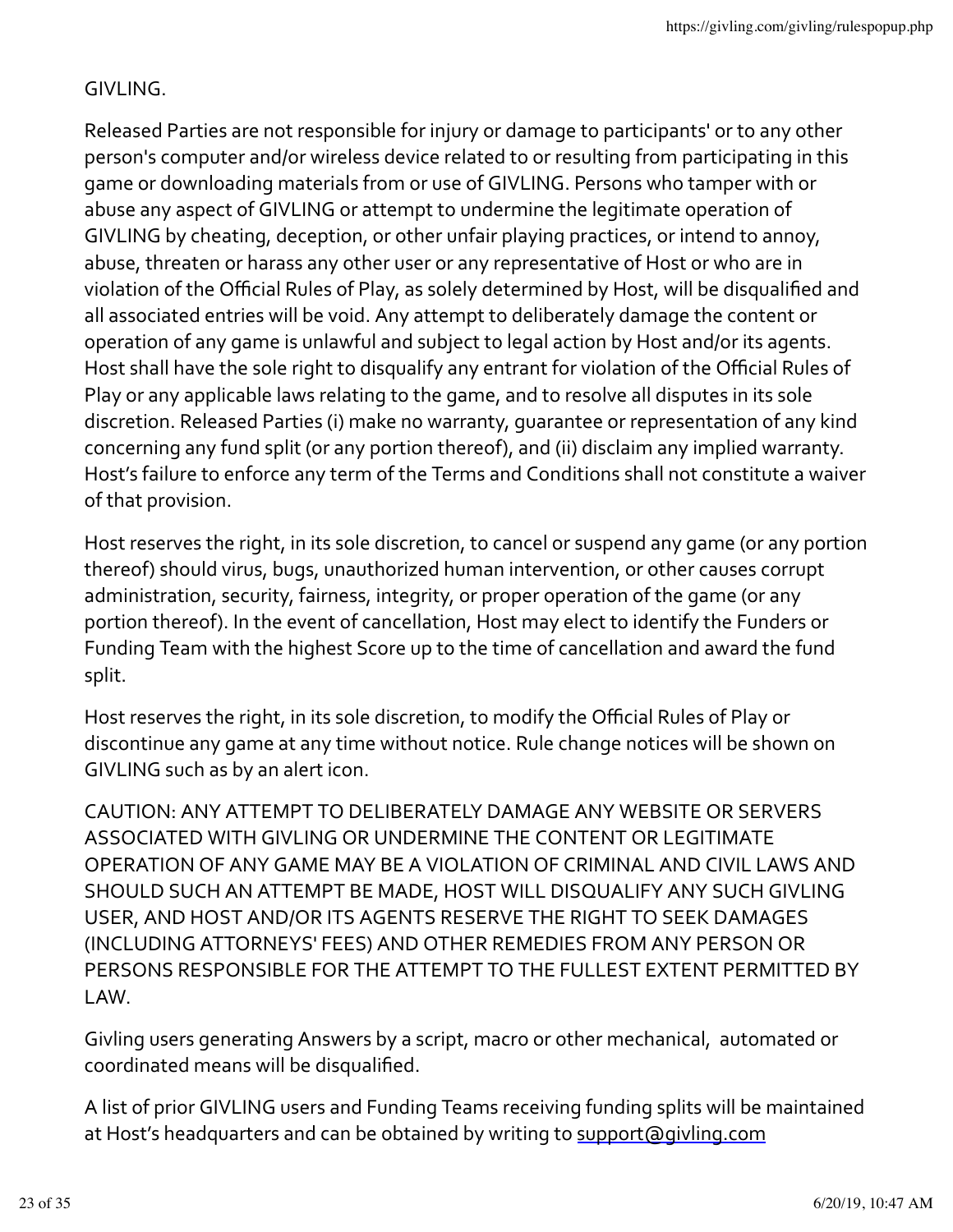## **SECTION EIGHT – MISCELLANEOUS LEGAL PROVISIONS**

# 8.1 Intellectual Property

## 8.1.1 GENERAL

The content of this App and website as well as the underlying concepts, inventions, forms of expression, and code are the exclusive property of Givling, Inc. ("Host"). All Rights Reserved.

## 8.1.2 COPYRIGHT

All content included in or made available through GIVLING, such as text, graphics, logos, button icons, images, audio clips, digital downloads, and data compilations is the property of Host or its content suppliers and protected by United States and international copyright laws. The compilation of all content included in or made available through any GIVLING services is the exclusive property of Host and protected by U.S. and international copyright laws. 

## 8.1.3 TRADEMARKS

The GIVLING name, mark, stylized designs, and logo are the property of Host and may not be used for any purpose without Host's prior written consent. In addition, graphics, logos, page headers, button icons, scripts, and service names included in or made available through any GIVLING services are trademarks or trade dress of Host in the U.S. and other countries. Host's trademarks and trade dress may not be used in connection with any product or service that is not Host's and may not be used in any manner that is likely to cause confusion among customers of Host. GIVLING® Reg. No.  $4,847,446$  is a U.S. registered trademark and entitled to enhanced legal rights. All other trademarks not owned by Host that appear in any of Host services are the property of the respective owners, who may or may not be affiliated with, connected to, or sponsored by Host.

### 8.1.4 PATENTS

Host owns U.S. Patent 10,204,361 B2 and has additional U.S. "patent pending" status. Thus, one or more patents owned by Host may apply to the GIVLING services and to the features and services accessible via GIVLING. Portions of your use of Host's services operate under license of one or more patent rights.

### 8.1.5 LICENSE AND ACCESS

Subject to your compliance with these Terms and Conditions and your payment of any applicable fees, Host or its content providers grant you a limited, non-exclusive, nontransferable, non-sublicensable license to access and make personal and non-commercial use of Host's services. This license does not include any resale or commercial use of any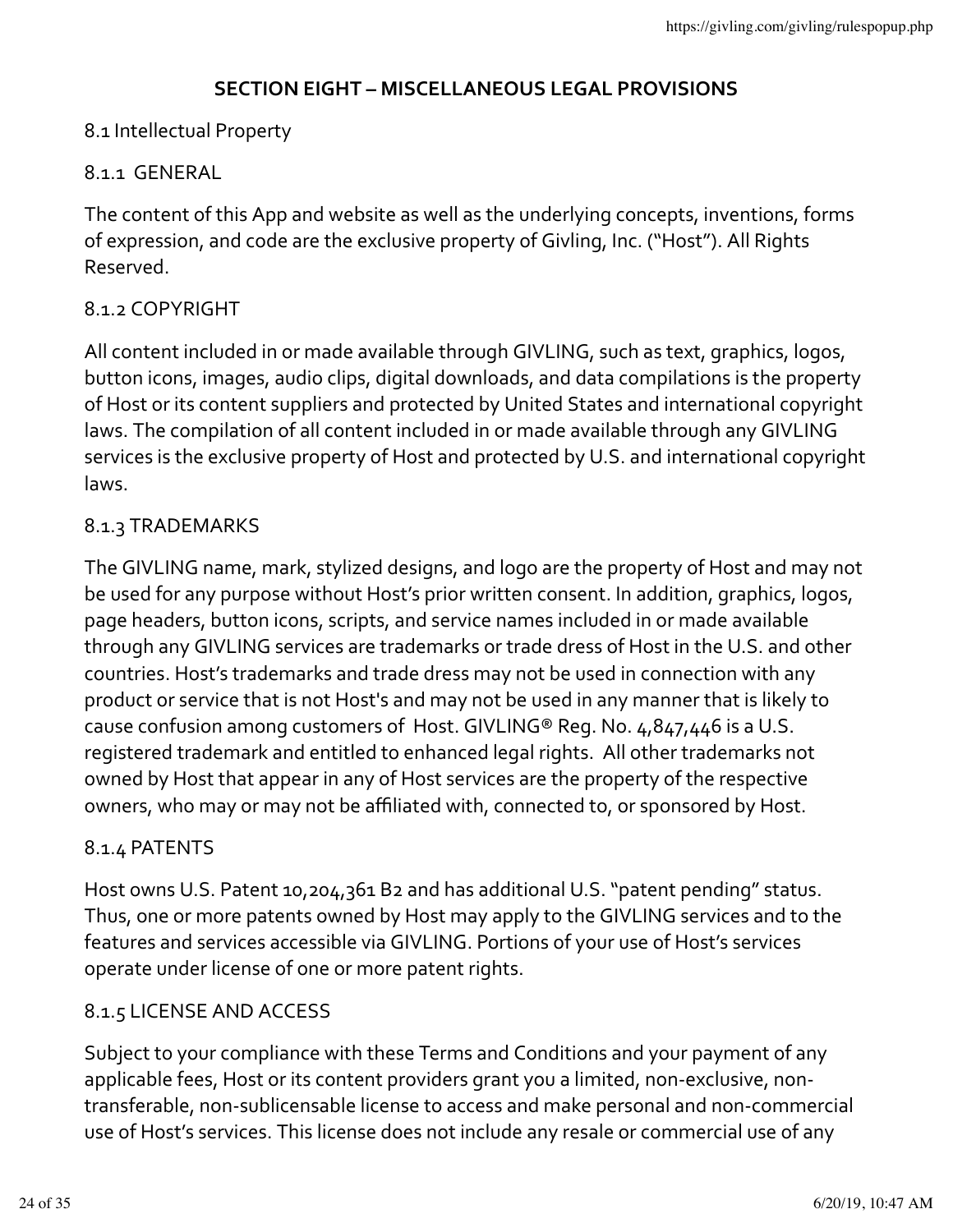Host services, or its contents; any collection and use of any product listings, descriptions, or prices; any derivative use of any Host services or its contents; any downloading or copying of account information for the benefit of another merchant; or any use of data mining, robots, or similar data gathering and extraction tools. All rights not expressly granted to you in these Terms and Conditions or other services terms are reserved and retained by Host or its licensors, suppliers, publishers, rightsholders, or other content providers. None of Host's services, or any part of any Host's services, may be reproduced, duplicated, copied, sold, resold, visited, or otherwise exploited for any commercial purpose without express written consent of Host. You may not frame or utilize framing techniques to enclose any trademark, logo, or other proprietary information (including images, text, page layout, or form) of Host without express written consent. You may not use any meta tags or any other "hidden text" utilizing Host's name or trademarks without the express written consent of Host. You may not misuse Host's services. You may use Host's services only as permitted by law. The licenses granted by Host terminate if you do not comply with these Terms and Conditions. The permissions and licenses granted to you hereunder are personal and may not be assigned by you to any third party without the prior written consent of Host.

You shall abide by, retain, and maintain all copyright and other legal notices, information, and restrictions contained in any content or materials accessed through GIVLING.

# 8.2 Content Submissions; Grant of License

GIVLING may contain materials or content, including texts, graphics and other materials which is or has been submitted by users or by third-party advertisers (collectively "User Content"). A user shall retain ownership to all copyright and other intellectual property rights in User Content posted or uploaded by that user.

By uploading or posting User Content, you, the User grant Host, its licensees, affiliates, and others acting on its behalf, a worldwide, perpetual, non-exclusive, fully transferable, sub-licensable, irrevocable, royalty free and payment free license to:

a. use, edit, modify, publish, prepare derivative works of, reproduce, host, display, stream, publicly perform or communicate and make available to the public, broadcast, transmit, playback, transcode, copy, feature, market, sell, distribute, commercially rent and distribute and otherwise fully exploit your user submissions, User Content, or any part of it, including your trademarks, service marks, slogans, logos, and similar proprietary rights including to adapt, edit, alter, change, mix and remix, add to or detract from and to create derivative works based on or using it, or any part thereof, all of the above on this or any affiliated site and in or by way of any other media or technology, whether now known or hereafter invented, perpetually, throughout the World, but only in relation to: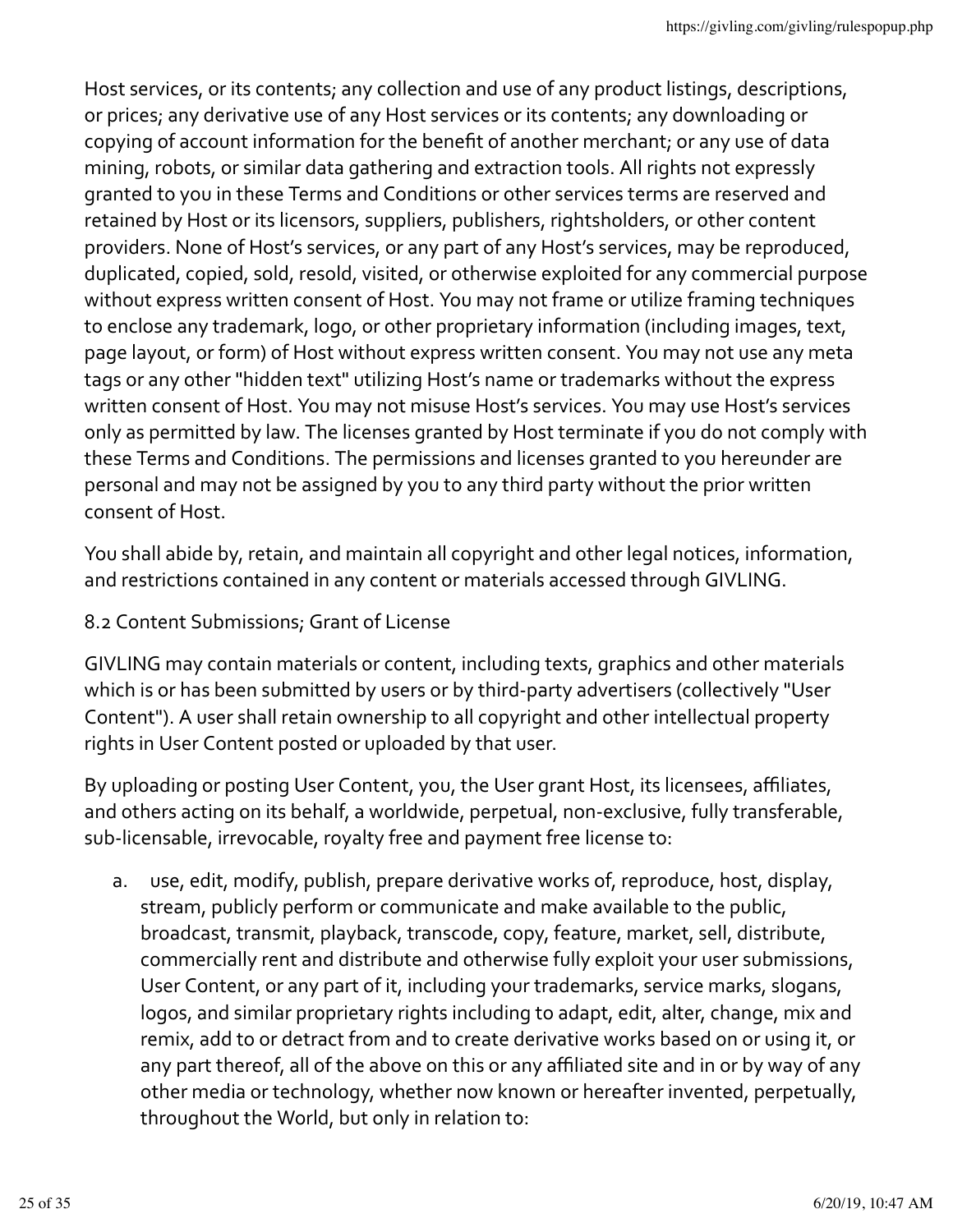- i. Host's services,
- ii. Host's (and its successors' and assigns') businesses,

iii. promoting, marketing, and redistributing part or all of GIVLING (and derivative works thereof) in any media formats and through any media channels (including, without limitation, third-party websites and social media);

- b. take whatever other action is required to perform and market GIVLING;
- c. allow its users to stream, transmit, playback, download, display, feature, distribute, collect, and otherwise use the User Content and trademarks in connection with GIVLING; and
- d. use and publish, and permit others to use and publish, the user submissions, trademarks, names, likenesses, and personal and biographical materials of you and the members of your group or friends, in connection with the provision or marketing of GIVLING.

In addition, you grant Host a perpetual license to use your name, likeness, profile, and voice in connection with the above.

You declare and affirm that any User Content uploaded or posted by you is your original material and is not copied from any other source and complies with all other provisions of these Terms and Conditions.

The foregoing license grants to Host does not affect your other ownership or license rights in your User Content, including the right to grant additional licenses to your user submissions.

Users may not post or upload materials or content of any type that: (i) infringe the patent, copyright, trademark, trade-dress, design rights, trade secrets or any other intellectual property rights of any third party; (ii) contain any statements or messages, whether textual, visual, oral, audio-visual or otherwise that are defamatory or infringe the right of privacy or the right of publicity of any third party; (iii) incite, promote or encourage discrimination on the grounds of race, religion, age, gender, sexual preference or on any other grounds; (iv) are inflammatory or incite, promote or encourage acts of violence, illegal acts, use of prohibited substances or dangerous acts; or (v) contain explicit or distasteful depictions of violence, pain, suffering or illness; (vi) contain nudity or pornographic, obscene or profane materials; (vii) are otherwise inappropriate to the general public; (viii) are menacing, threatening or intimidating; (ix) are otherwise illegal or could serve as grounds for any civil or criminal liability against you or Host; (x) advertise or promote, either expressly or impliedly any product, service, business, political party or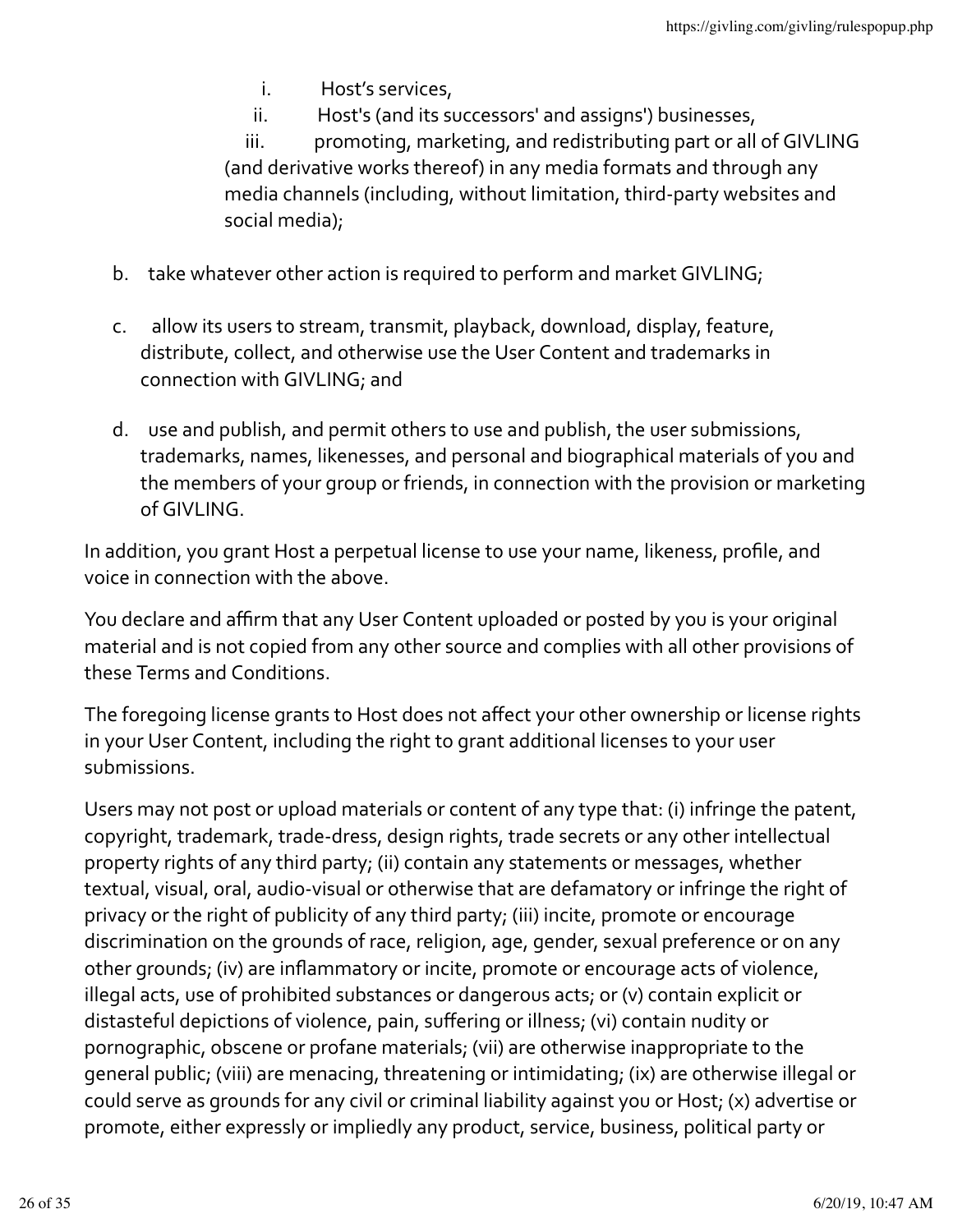other organization or cause; (xi) depict or refer to any minor without the prior written consent of his or her parents or legal quardian or could in any way be harmful to a minor or his/her wellbeing; or (xii) contain any address or contact information of any person other than the user himself, unless the user has obtained the prior written consent of such person.

Host is not responsible in any manner for the User Content, including third-party publicity and advertising materials. We allow the posting and uploading of User Content as a service to users for their own and other users' enjoyment, independent review, assessment, evaluation and use under these Terms and Conditions. Host does not endorse or approve any User Content or any materials, contents messages or statements contained therein. All User Content and the information contained therein are the representations, ideas and views of the submitting users only.

User Content may be submitted only under these Terms and Conditions. You, the User, will be solely responsible for the User Content posted or uploaded by User and all materials contained therein, and for any legal or other results or consequences of such User Content. Although Host welcomes your submissions, Host reserves the right to refrain from publishing or posting them on GIVLING.

When you post or upload materials or content, that content will or may become available to other users and may be viewed by them.

You should post or upload User Content only if you: (1) own all copyrights and other rights in it  $-$  including in all materials contained therein, (2) have received appropriate licenses for the incorporation and use for all purposes included in or contemplated by these Terms and Conditions as well as written permission to depict and to use the name, picture, likeness and voice of any and all living or deceased persons appearing in the User Content, or  $(3)$ have verified the User Content is completely in the public domain.

Host reserves the right to remove or disable access to any materials that do not comply with the Terms and Conditions or which are otherwise considered by Host to be in bad taste or contradictory to the policies and purposes of GIVLING or are the subject of a complaint by a third party, without any need for notice to the posting user. In case of gross or repeat infringements, Host reserves the right to terminate the Account of the user with no prior notice.

# 8.3 Use of Personal Identifying Information

By registering a user account with GIVLING or using GIVLING, or by submitting your contact details in any other manner, you grant Host your explicit consent to use that information, including all contact information to send you information and offers, including commercial or advertising email from Host and/or Host's business partners or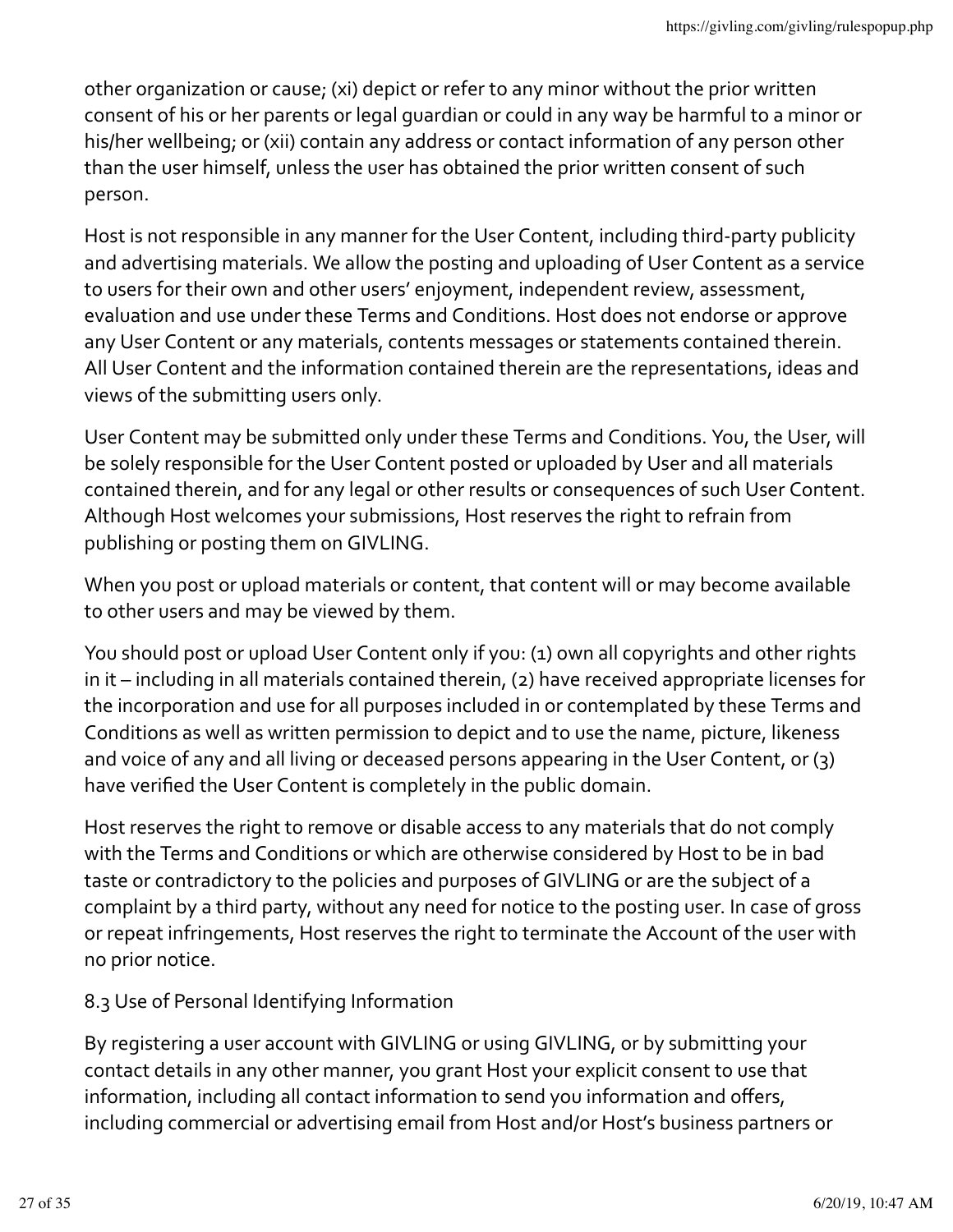affiliates, using all means of communications provided by you, unless you have clearly indicated that you are not interested in receiving such communication.

At any time, you may request Host to remove your details from Host's mailing list that serves for these communications by sending a request to support@givling.com or by way of the link that will be provided in each mailing to you.

## 8.4 Linking

Host permits third parties to link to GIVLING, provided the link is made and used in an acceptable and non-misleading manner and that GIVLING is not framed by the linking website. Host reserves the right to revoke permission to any site to link to GIVLING in Host's absolute discretion. Host will discontinue any links to any site which are found to promulgate, promote or encourage illegal activity, acts of hate or violence, or discrimination on the basis of race, religion, gender, sexual preference or age, or that contain content that is obscene or unsuitable to the general public.

GIVLING may provide links to certain sites on the Web that are not owned or operated by Host. These links are provided as a service to you, because Host thinks those sites may be of interest to you. Host does not endorse such sites or warrant or approve of any content contained therein. Host will not be in any way responsible for third party sites or content. When you access third-party websites, you do so at your own risk. Those other websites are not under Host's control, and you acknowledge that Host is not liable for the content, functions, accuracy, legality, appropriateness, or any other aspect of those other websites or resources.

The inclusion on another website or any link to GIVLING does not imply endorsement by or affiliation with Host. You further acknowledge and agree that Host shall not be liable for any damage related to the use of any content, goods, or services available through any third-party website or resource.

### 8.5 Complaints and Notifications

# 8.5.1 Complaints against Third Parties

Host is under no obligation to become involved in disputes between any Users, or between Users and any third party arising in connection with the use of GIVLING. This includes, but is not limited to, delivery of goods and services, and any other terms, conditions, warranties, or representations associated with play or particular Funding Rounds on GIVLING.

# 8.5.2 Complaints Related to Intellectual Property

Host respects the copyrights and other rights of all persons and organizations and expect you to do so also. If you are the owner of a copyright or the authorized agent of any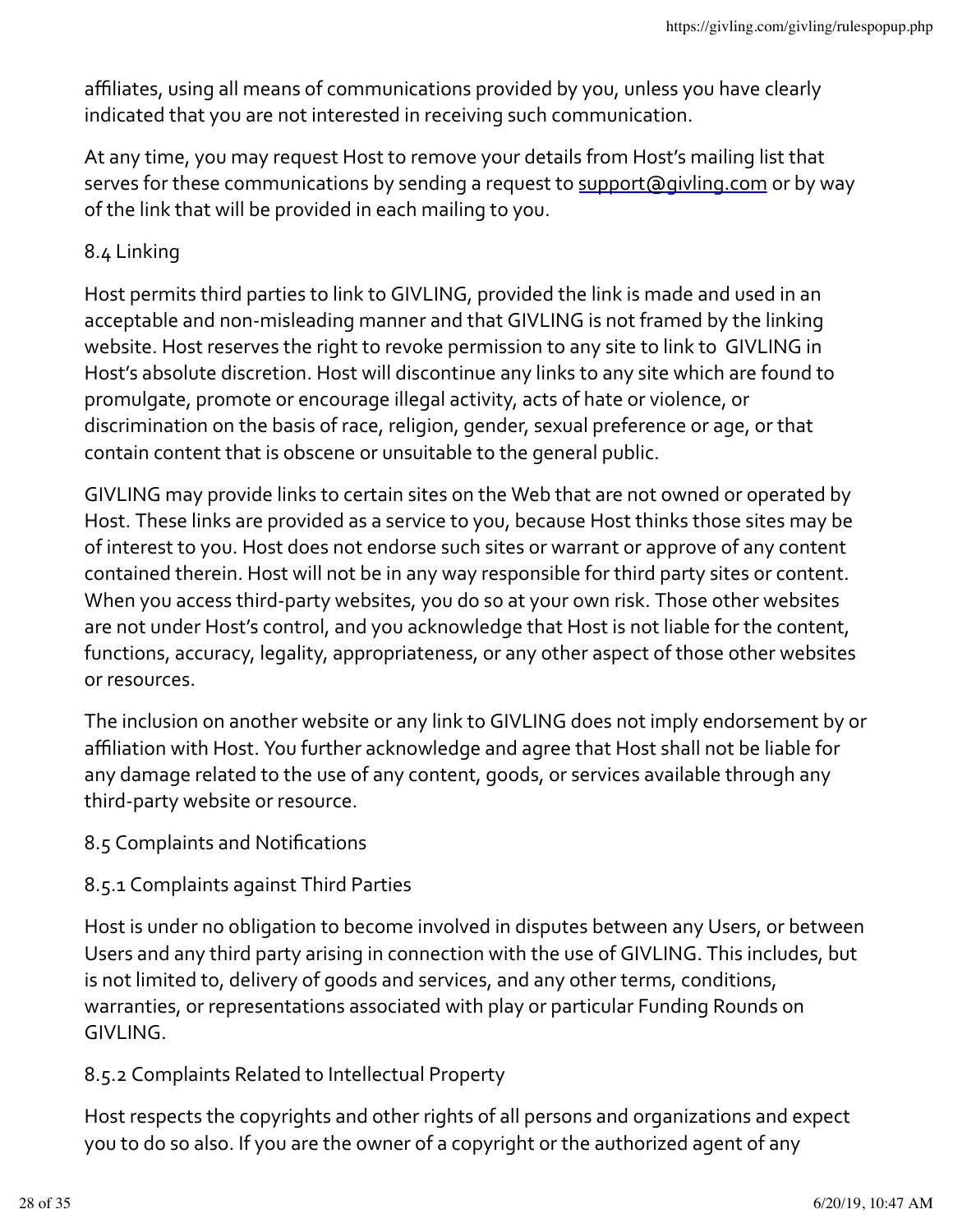copyright holder and you believe that any content on GIVLING, including any User Content, infringes upon your copyright, or if you believe that any content on GIVLING infringes any other intellectual property right, other than copyright or any other right of yours, or in any other manner harms you, or if you have any other complaint regarding GIVLING, please notify Host so that your complaint can be reviewed. You may submit a written notification to support@givling.com

All complaints should be sent in writing to support@givling.com and should give the following details:

- a. Your full name and contact details, including physical address and email, and, when available a fax number and telephone number.
- b. Full details of the complaint, detailing:
	- (i) the rights claimed to have been infringed or the harm claimed to have been caused to you;
	- (ii) a statement that you own the rights claimed to have been infringed, or are the authorized agent of the owner;
	- (iii)a detailed statement identifying as fully as possible the allegedly infringing material and its location on GIVLING, including by detailing its URL.
- c. Information reasonably sufficient to permit Host to contact the complaining party, such as an address, telephone number, and, if available, an electronic mail address at which the complaining party may be contacted.

Host will review all complaints promptly but reserves the right to decide whether to act on such complaints.

# 8.5.3 DMCA Notifications

In the United States, the Digital Millennium Copyright Act of 1998 (the "DMCA") provides recourse for copyright owners who believe that material appearing on the Internet infringes their rights under U.S. copyright law. Host will remove infringing materials in accordance with the DMCA if properly notified that Content infringes copyright. If you have a good faith belief that your work has been copied in a way that constitutes copyright infringement, please notify Host's Copyright Agent by submitting a written notice including all of the information detailed below. You can also submit a notification by emailing Host at support@givling.com. Your email must contain all information under U.S. Copyright Act, 17 U.S.C. §512(c)(3), or see http://www.copyright.gov/legislation/dmca.pdf for more information. You should seek your own, independent legal counsel, but your notice may require at least the following:

a. an electronic or physical signature of the person authorized to act on behalf of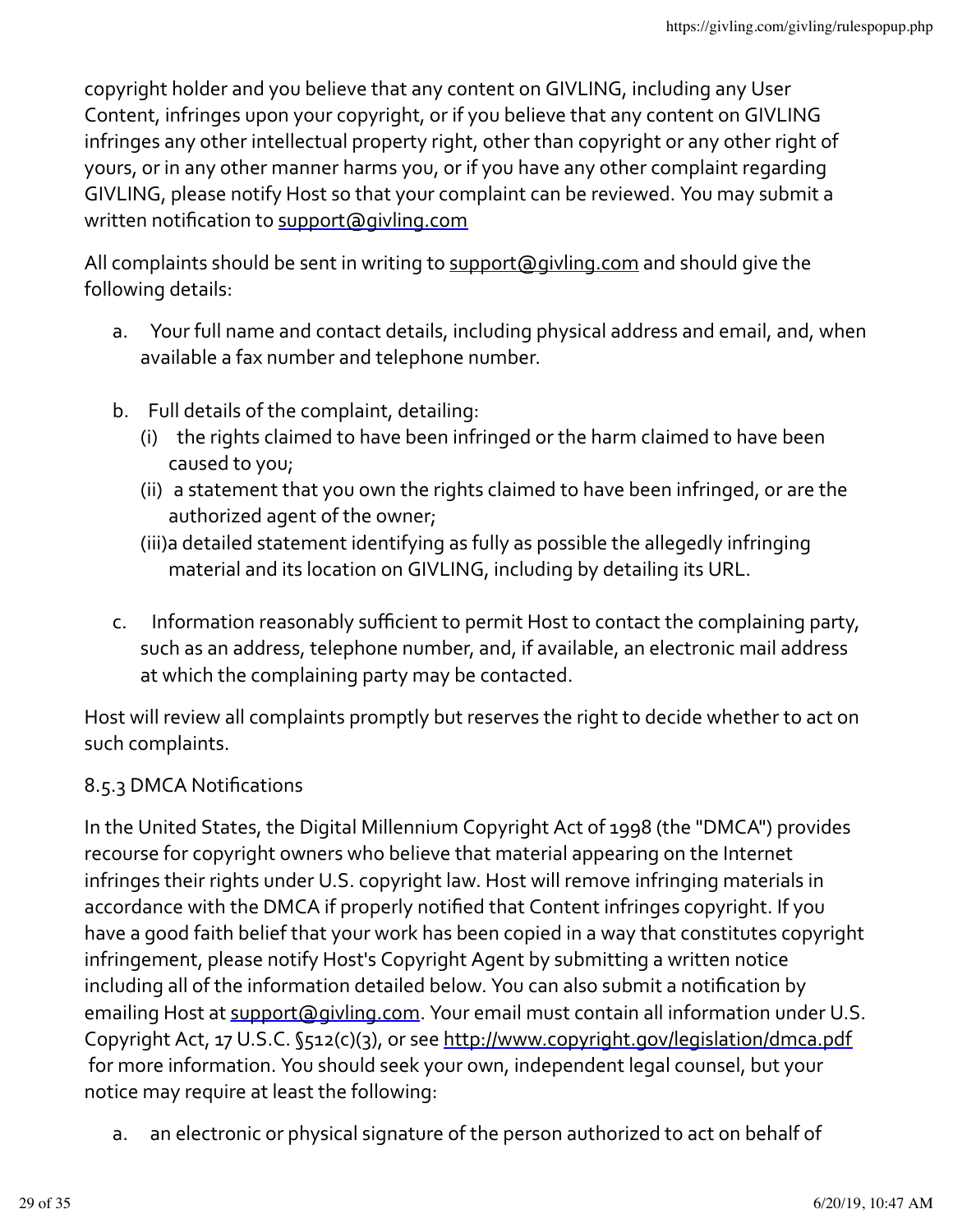owner of the copyright interest;

- b. a description of the copyrighted work that you claim has been infringed;
- c. a description of where the material that you claim is infringing is located on the Site, sufficient for Host to locate the material;
- d. your address, telephone number, and email address;
- e. a statement by you that you have a good faith belief that the disputed use is not authorized by the copyright owner, its agent, or the law; and
- f. a statement by you that the information in your notice is accurate and, under penalty of perjury, that you are the copyright owner or authorized to act on the copyright owner's behalf.

If you believe that your work has been removed or disabled by mistake or misidentification, please notify Host's Copyright Agent in writing by emailing support@givling.com. You should seek your own, independent legal counsel, but your counter-notice may require at least the following:

- a. a physical or electronic signature of the user of the services;
- b. identification of the material that has been removed or to which access has been disabled and the location at which the material appeared before it was removed or access to it was disabled;
- c. a statement made under penalty of perjury that the subscriber has a good faith belief that the material was removed or disabled as a result of mistake or misidentification of the material; and
- d. the subscriber's name, address, telephone number, and a statement that the subscriber consents to the jurisdiction of the Federal District Court for the judicial district in which the address is located, or if the subscriber's address is outside of the United States, for any judicial district in which the service provider may be found, and that the user will accept service of process from the person who provided notification under subscriber  $(c)(1)(C)$  or an agent of such person.

See the U.S. Copyright Act, 17 U.S.C. §512(g)(3), for more information.

Under the Copyright Act, any person who knowingly materially misrepresents that material is infringing or was removed or disabled by mistake or misidentification may be subject to liability.

If you fail to comply with these notice requirements, your notification or counternotification may not be valid.

Host's designated Copyright Agent for notice of alleged copyright infringement can be reached  $at$ .

Givling, Inc.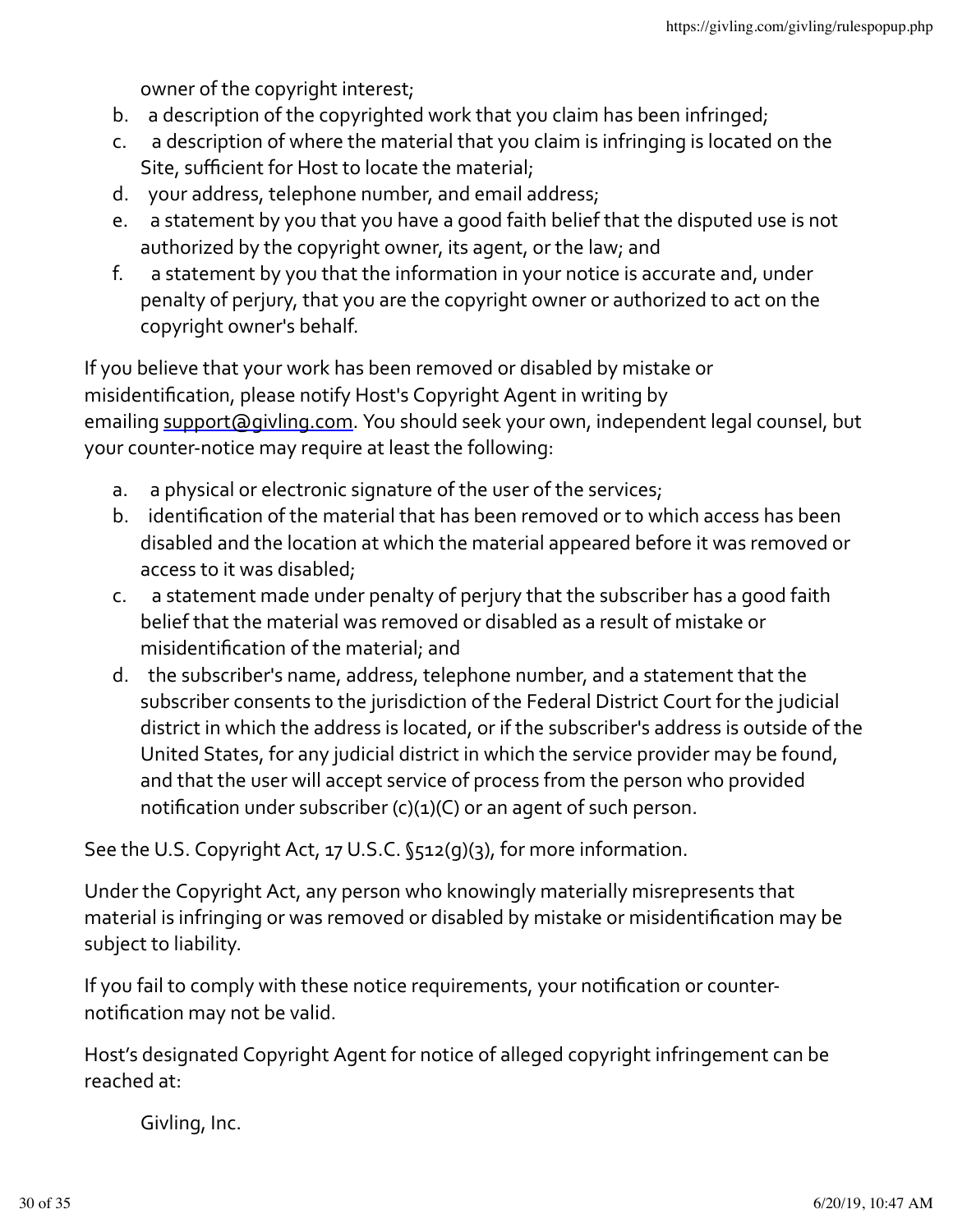Attn: Copyright Agent 690 S. Hwy 89 Ste. 200, P.O. Box 12200 Jackson WY 83002 Email: support@givling.com Attn: Copyright Agent

## 8.6 Termination

Host may terminate your access to GIVLING, without cause or notice, which may result in the forfeiture and destruction of all information associated with your Account. If you wish to terminate your Account, you may do so by following the instructions on GIVLING and herein. Any fees paid in GIVLING are non-refundable. All provisions of the Terms and Conditions of use that by their nature should survive termination shall survive termination, including, without limitation, ownership provisions, warranty disclaimers, indemnity, and limitations of liability.

### 8.7 Disclaimer of Warranty

Host has no special relationship with or fiduciary duty to you. You acknowledge that Host has no duty to take any action regarding any of the following: which users gain access to GIVLING; what content users access through GIVLING; what effects the content may have on users; how users may interpret or use the content; or what actions users may take as a result of having been exposed to the content. Host cannot quarantee the authenticity of any data or information that users provide. You release Host from all liability for your having acquired or not acquired content through GIVLING. GIVLING may contain, or direct you to websites containing, information that some people may find offensive or inappropriate. Host makes no representations concerning any content on GIVLING, and Host is not liable for the accuracy, copyright compliance, legality, or decency of material offered in relation to GIVLING.

HOST DOES NOT AND CANNOT GUARANTY THAT GIVLING WILL BE AVAILABLE TO USERS AT ALL TIMES. IN PARTICULAR, GIVLING MAY BE SHUT DOWN FOR MAINTENANCE AND REPAIR AND MAY BE TEMPORARILY DISABLED DUE TO TECHNICAL PROBLEMS, INCLUDING NETWORKING PROBLEMS. Host has no obligation to monitor the services or content. Host reserves the right to, at any time, for any reason, and without notice: (i) cancel, reject, interrupt, remove, or suspend a Funding Round, loan, or question; (ii) remove, edit, or modify any content, including, but not limited to, any user submission; and (iii) remove or block any user or user submission. Host reserves the right not to comment on the reasons for any of these actions.

GIVLING is provided "as is" and "as available" and is without warranty of any kind, express or implied, including, but not limited to, the implied warranties of title, non- infringement, merchantability, and fitness for a particular purpose, and any warranties implied by any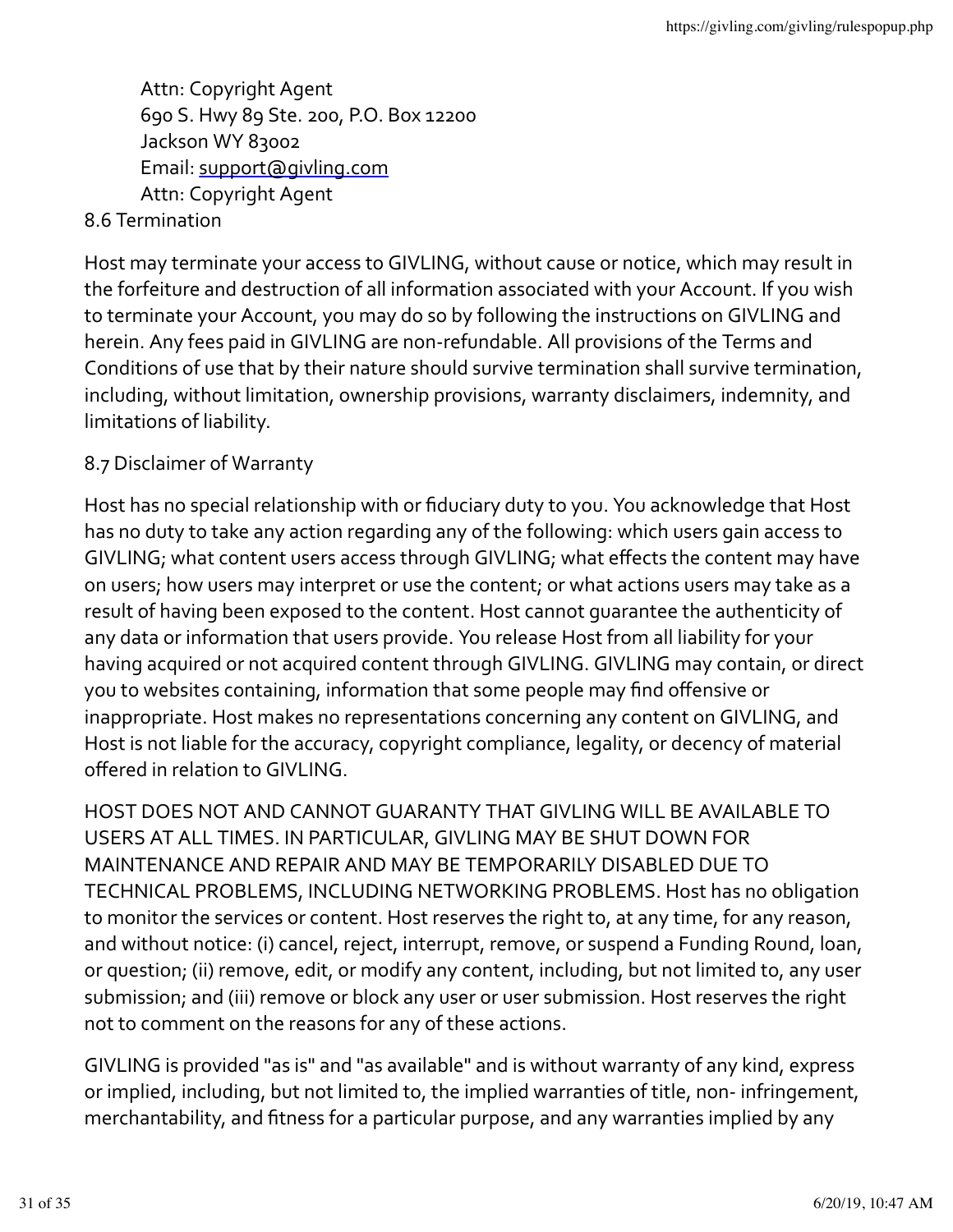course of performance or usage of trade, all of which are expressly disclaimed. USE OF GIVLING IS AT THE SOLE RISK OF USER. TO THE FULLEST EXTENT PERMITTED BY LAW, HOST, ITS OFFICERS, DIRECTORS, EMPLOYEES AND AGENTS, DISCLAIM ALL WARRANTIES, EXPRESS OR IMPLIED, IN CONNECTION WITH GIVLING AND USE THEREOF BY ANY USER.

NO PROMISE OF WINNING ANYTHING OF VALUE IS MADE TO USERS. USERS SHOULD NOT RELY ON WINNING A GAME OR RECEIVING FUNDS FOR INCOME.

Host, and its directors, employees, agents, suppliers, partners, and content providers do not warrant that: (a) GIVLING will be secure or available at any particular time or location; (b) any defects or errors will be corrected; (c) any content or software available at or through GIVLING is free of viruses or other harmful components; or (d) the results of using GIVLING will meet your requirements. Some states or countries do not allow limitations on how long an implied warranty lasts, so the above limitations may not apply to you.

HOST ASSUMES NO LIABILITY OR RESPONSIBILITY FOR ANY: (i) ERRORS, MISTAKES OR INACCURACIES OF THE CONTENT OF GIVLING, INCLUDING USER CONTENT, OR OF ANY SITE LINKED HERETO; (ii) HARM, INJURY OR DAMAGE TO PERSONA OR PROPERTY OF ANY KIND OR NATURE WHATSOEVER, RESULTING DIRECTLY OR INDIRECTLY FROM YOUR ACCESS TO AND USE OF GIVLING, INCLUDING USER CONTENT; (iii) DAMAGE, LOSS OR HARM RESULTING FROM ANY UNAUTHORIZED ACCESS TO OR USE OF HOST'S SECURE SERVERS AND/OR ANY AND ALL PERSONAL INFORMATION STORED THEREIN, (iv) DAMAGE, LOSS OR HARM RESULTING FROM ANY INTERRUPTION TO OR CESSATION OF COMMUNICATION WITH GIVLING, INCLUDING ANY INTERRUPTION OR DELAY IN COMMUNICATION THROUGH WIRELESS, CELLULAR OR OTHER NETWORKS; (v) DAMAGE, LOSS OR HARM RESULTING FROM ANY VIRUSES, BUGS, TROJAN HORSES, WORMS AND OTHER HARMFUL PROGRAMS TRANSMITTED TO, THROUGH OR FROM GIVLING BY ANY THIRD PARTY; OR (vi) OTHER LOSSES, DAMAGES OR HARM RESULTING FROM USE OF GIVLING, INCLUDING ANY LOSS OF INCOME, PROFITS, BUSINESS OR PROSPECTIVE OPPORTUNITY, LOSS HARM OR DAMAGE TO NAME OR GOODWILL.

HOST MAKES NO GUARANTY OF CONFIDENTIALITY OR PRIVACY OF ANY COMMUNICATION OR INFORMATION TRANSMITTED ON GIVLING OR ANY WEBSITE LINKED TO GIVLING. Host will not be liable for the privacy of email addresses, registration and identification information, disk space, communications, confidential or trade secret information, or any other content stored on Host's equipment, transmitted over networks accessed by GIVLING, or otherwise connected with your use of GIVLING.

### 8.8 Indemnification

You shall defend, indemnify, and hold harmless Host, its affiliates, and each of its affiliates'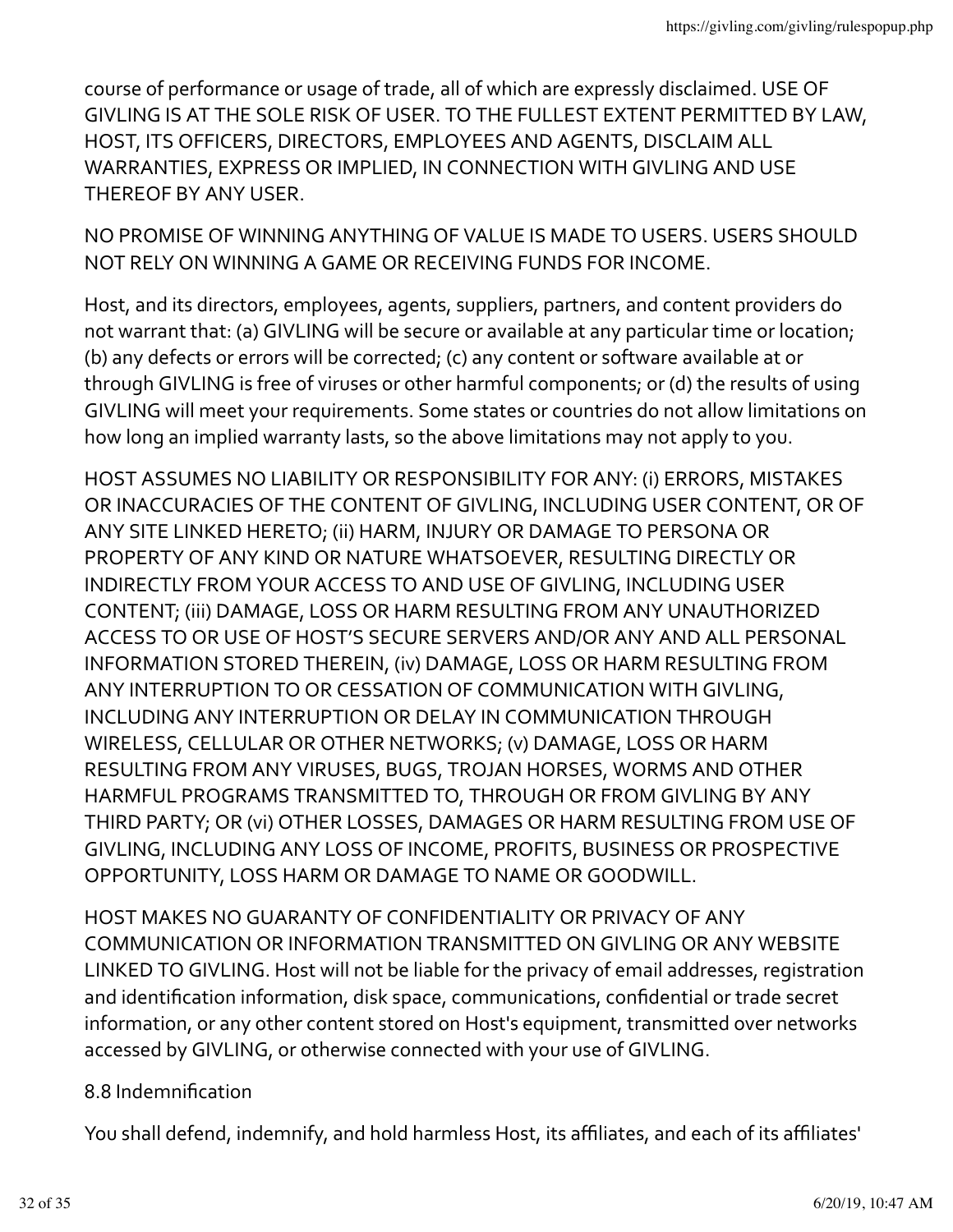employees, contractors, directors, suppliers, and representatives from all damages, losses, costs and expenses of whatever kind, including attorneys' fees and any sums paid under any settlement incurred or suffered as a result of any claim, demand, action, or suit by any third party, whenever and wherever filed, arising out of or relating to (i) your use or misuse of, or access to, GIVLING and content, or otherwise from your user submissions; (ii) your violation or infringement of these Terms and Conditions; or (iii) any other act or omission of yours, including any infringement of any intellectual property right or any other right of any third party.

Host reserves the right to assume the exclusive defense and control of any matter otherwise subject to indemnification by you, in which event you will assist and cooperate with Host in asserting any available defenses.

# 8.9 International

GIVLING is designed to conform with the laws of the United States of America. Accessing GIVLING is prohibited from states, countries, or territories where the services or content is illegal. If you access GIVLING from other locations, you do so at your own initiative and are responsible for compliance with local laws. If you are viewing or using GIVLING from another state or country, please be aware that you will be transferring information outside of your state or country. Your continued access and use of GIVLING will indicate your consent to this transfer of information which may be unauthorized or unlawful.

# 8.10 Transfer of GIVLING and Assignment

Host may transfer or copy GIVLING, in whole or in part, to any other domain and/or change the name of GIVLING. These Terms and Conditions shall continue to apply whether GIVLING is operated on this or another domain, and whether operated under the current name or any other name. Host may assign, transfer, license or sub-license its rights and any license received from you.

# 8.11 Jurisdiction Waiver, Venue and Jury Waiver

You agree that GIVLING and related services are deemed a passive website or application that does not give rise to personal jurisdiction over Host or its parents, subsidiaries, affiliates, successors, assigns, employees, agents, directors, officers or shareholders, either specific or general, in any jurisdiction other than the State of Wyoming. You agree that any action not permitted under the above arbitration clause, whether at law or in equity, arising out of or relating to these terms, or your use or non-use of GIVLING, shall be filed only in the state or federal courts located in Teton County in the State of Wyoming and you hereby consent and submit to the personal jurisdiction of such courts for the purposes of litigating any such action. You hereby irrevocably waive any right you may have to trial by jury in any dispute, action, or proceeding.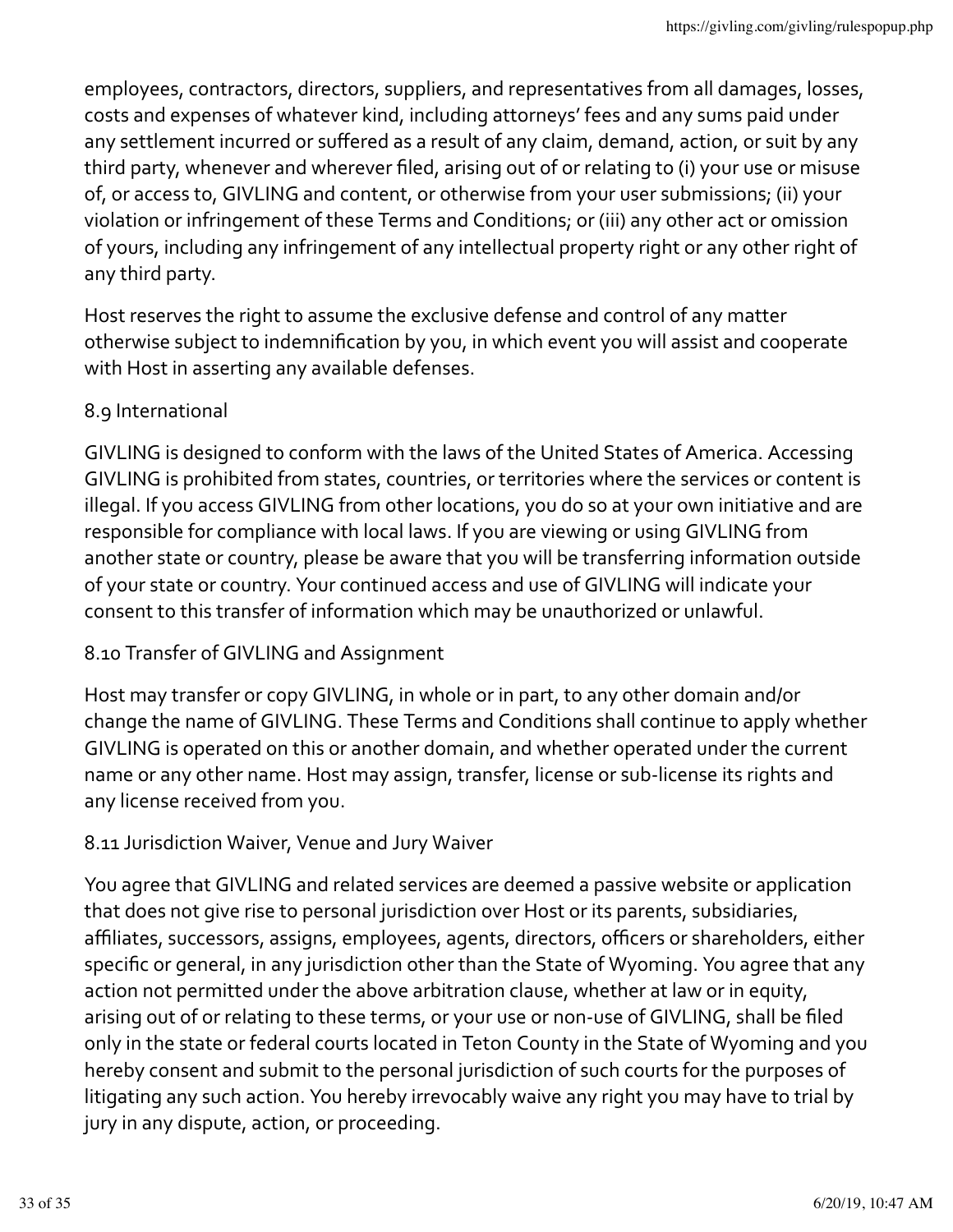## 8.12 Force Majeure

Host shall not be liable for any failure to perform its obligations hereunder where the failure results from any cause beyond Host's reasonable control, including, without limitation, mechanical, electronic, or communications failure or degradation. Additionally, if any portion of GIVLING becomes impossible due to a change in the law, technological barriers, an act of God, war or terrorist act, you agree to release Host, its agents, its Funders, or any of its participating sponsors from any claims. You further release Host, its agents, and all participating sponsors from any liability as a result of your participation herein. If it is determined that any portion of the program may be a violation of any rule or regulation or is otherwise deemed unlawful, you hereby agree that the entire program may be cancelled and you will have no recourse against Host, its agents, its Funders, or any of its participating sponsors.

### 8.13 Other Miscellaneous

No agency, partnership, joint venture, or employment relationship is created as a result of the Terms and Conditions and neither party has any authority of any kind to bind the other in any respect.

In any action or proceeding to enforce rights under the Terms and Conditions, the prevailing party will be entitled to recover costs and attorneys' fees.

All notices under the Terms and Conditions will be in writing and will be deemed to have been duly given when transmitted via email or when posted on GIVLING. By using GIVLING, you consent to receive from Host all communications including notices, agreements, legally required disclosures, or other information in connection with GIVLING electronically. Host may provide the electronic contract notices by posting them on GIVLING. If you desire to withdraw your consent to receive contract notices electronically, you must discontinue your use of GIVLING.

The headings to these Terms and Conditions are intended for convenience only and shall not be used for interpretation.

### 8.14 Feedback

Host welcomes your feedback, comments and suggestions for improvements to GIVLING ("Feedback"). You can submit Feedback by emailing us at support@givling.com. You grant to Host a non-exclusive, worldwide, perpetual, irrevocable, fully-paid, royalty-free, sublicensable and transferable license under any and all intellectual property rights that you own or control to use, copy, modify, create derivative works based upon and otherwise exploit the Feedback for any purpose.

THESE TERMS OF USE WILL BECOME BINDING UPON YOUR USE OF GIVLING.